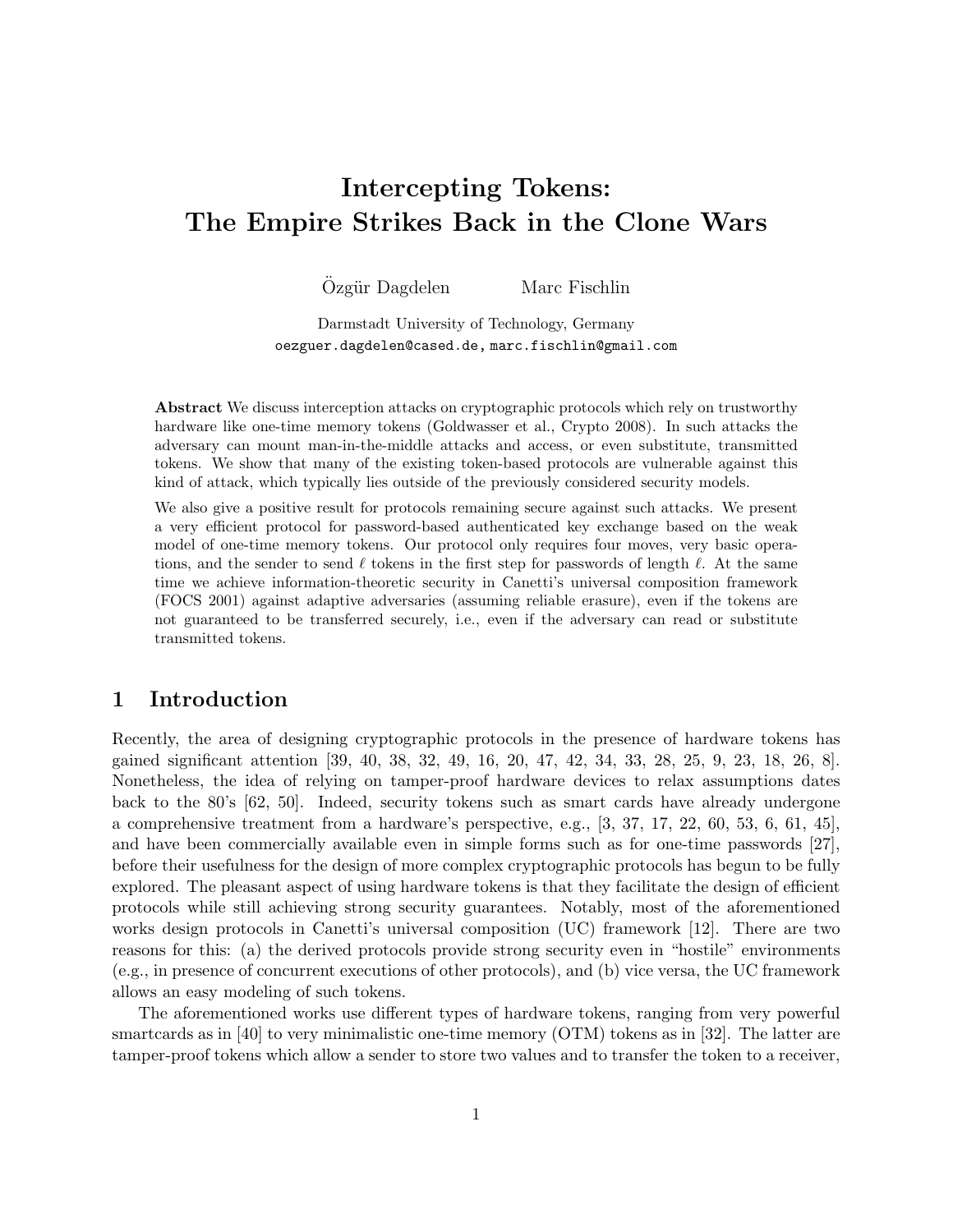and when one of the two values is read according to a receiver's choice, the other value collapses and is irrevocably lost. Although resembling a hardware-based implementation of an oblivious transfer protocol, Goldwasser et al. [32] point out that these tokens implement a weaker functionality than oblivious transfer. The main difference is that the (single) measurement on the receiver's side is carried out locally such that an adversarial receiver may postpone the measurement instead of performing the read-out when supposed to do. This is in contrast to an execution of an oblivious transfer protocol where the sender knows when the transfer takes place (and can therefore enforce a transfer at a certain point in a protocol run).

There are essentially two types of approaches using tokens: some devised protocols focus on concrete problems [38, 42, 28, 10] like secure computation of set intersections and aim at providing really efficient protocols. Others provide general feasibility results to compute arbitrary functions [40, 32, 33, 34, 25] and are, therefore, more general but at the same time often less efficient than desired. Another important research direction, which emerged recently, is to investigate how much trust in the tokens is required. That is, the works by Kolesnikov [42], Fischlin et al. [28], Ostrovsky et al.  $[52]$ , Damgård and Scafuro  $[21]$ , and van Dijk and Rührmair  $[64, 59]$  consider the problem of untrustworthy tokens. These works investigate which security properties can be achieved if an adversary is able to introduce malicious tokens with diverging behavior in the protocol.

#### 1.1 Interception Attacks on Token-Based Protocols

Here we discuss a somewhat dual problem to malicious tokens, namely, the adversary's ability to intercept trustworthy tokens. Previous efforts often assumed that tokens are eventually faithfully delivered to the intended receiver, and that the adversary could not intercept and replace tokens on behalf of the sender. This is testified by the common definition of token functionalities (e.g., [40, 32, 16, 34, 8]) in which the receiver is informed by the functionality about a token creation from the sender. In particular, the adversary thus cannot send a different token on behalf of the sender. This is even the case for the tokens considered in [16] where the adversary can basically place tokens inside other tokens, but creation of such tokens again reveals the sender's identity to the receiver. We show that a vast number of previous proposals  $(e.g., 32, 42, 34, 24)$  becomes insecure when the adversary is able to mount such substitution attacks; this is independent of the question whether tokens can be malicious or not.

Remarkably, the above problem refers to the authenticity of the tokens in the sense that one can reliably identify the sender of the token. This thwarts attacks in which the adversary tries to inject tokens. The adversary, however, may not even need to be able to replace tokens to mount successful attacks. It sometimes suffices to be able to access the honestly generated token, instead of the intended receiver. Attacks against this "confidentiality" property have been partially described in the area of physical unclonable functions (PUFs) in UC protocols for oblivious transfer, key exchange, or bit commitments, where the adversary can communicate with the PUF before it eventually reaches the designated receiver [10, 52, 21]. These papers show that security can still be achieved in this case, albeit further attacks exist if the adversary can access PUFs after the protocol has ended [64, 59]. However, the positive results [10, 52, 21] crucially rely on the authenticated transmission of tokens, preventing substitution attacks.

Here we show that one cannot realize any functionalities with an embedded oblivious transfer (or similar properties) if transmitted tokens can be intercepted by the adversary. This also presumes that there is no other authenticated (digital) channel, which could otherwise be used to run an authenticated OT protocol without tokens. It follows that the known OT-like protocol of [34],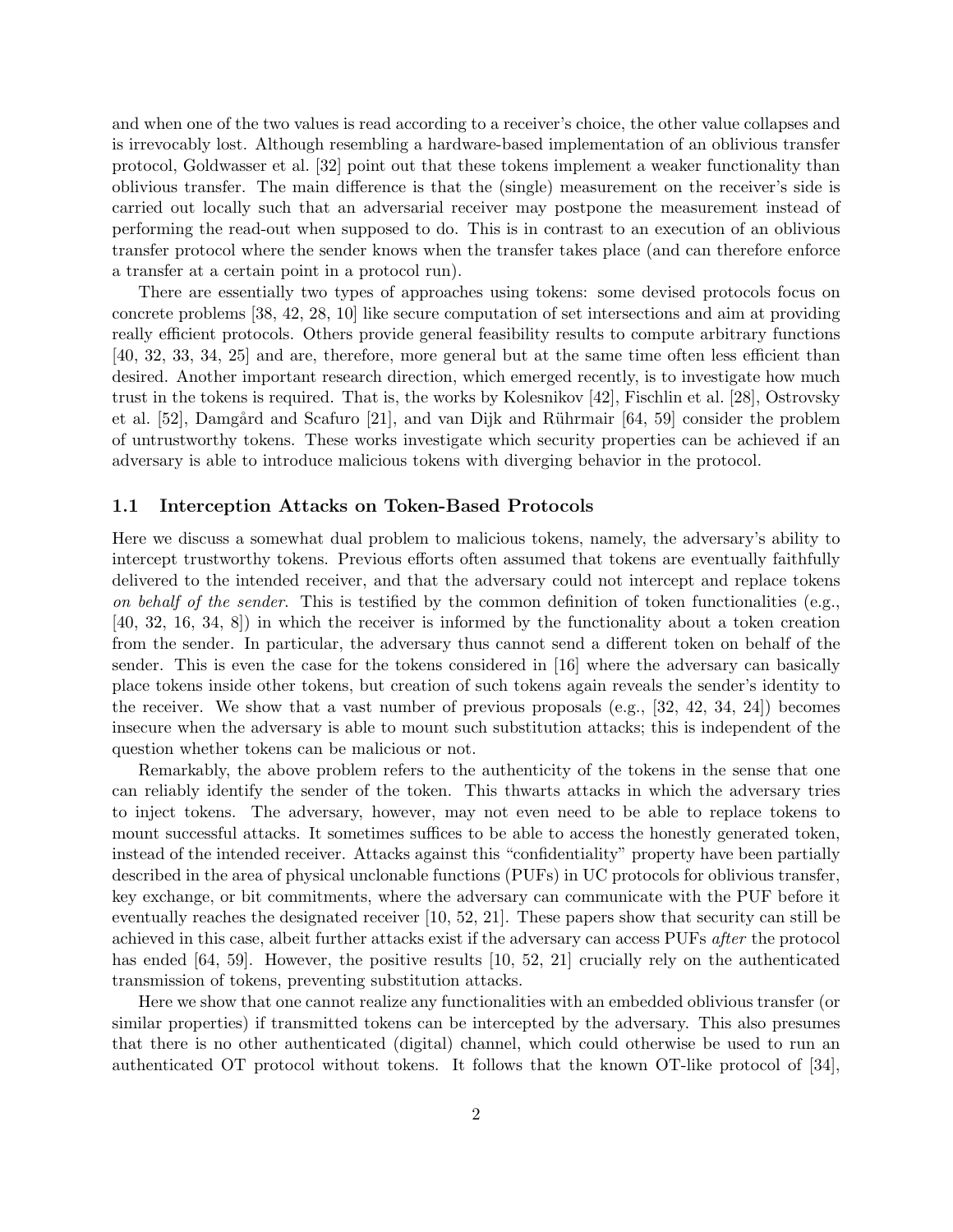which merely transmit tokens, cannot be secure against token interceptions attacks. The result extends to other protocols like [32, 24] if the additional digital transmissions in these protocols are not authenticated either. We note that for these protocols the results merely rely on the ability to read out intercepted tokens, and do not even need to take advantage of substitution attacks.

#### 1.2 Positive Results: Password-Based Key Exchange

Since we do not touch the issue of malicious tokens here —which, as explained above, is orthogonal to the question of interceptions— we investigate a solution which presumes that one can identify well-formed tokens. This is similar to bank notes for which recipients can verify the integrity of notes, but for which the reliable authentication of the payer by purchases over the counter, is usually not guaranteed. Nonetheless, this could be ensured in principle by means of certification through, say, identification documents. As in this example we assume that tokens contain an imprinted and tamper-proof serial number. In order to provide authentic transmissions, i.e., allowing for trustworthy identification of the source, we can assume that the sender simply also sends the signed serial number or, more generally, re-sends the serial number through an authenticated channel between the two parties.

The above solution, however, does not work in the case that there is no pre-established authenticated channel. A concrete example for such a setting is authenticated key exchange. Roughly, in an authenticated key exchange protocol two parties aim to establish a shared key with a designated partner, usually with the goal to form a confidential and authenticated channel between them. In the password-based case the parties initially share a human-memorizable password of limited entropy, and still try to establish a strong cryptographic key. In this case it is often assumed that the key establishment is not carried out over an authenticated channel, such that the aforementioned solution of authenticated transmission of the token's serial number does not work offhandedly. Instead, the authenticity of tokens must originate from within the password-based protocol itself.

A widely-deployed security notion for such password-based authenticated key exchange protocols has been given by Bellare et al. [7]. Later, Canetti et al. [14] (and subsequently [1]) gave stronger formalizations for password-based key exchange in the UC framework. So far, only a few password-based key exchange protocols meeting the UC notion have been proposed, usually relying on encryption schemes and hash proof systems  $[14, 1, 31, 36, 41]$ . An exception is the recently proposed solution by Canetti et al. [13]. Their efficient UC-secure password-based key exchange protocol is based on oblivious transfers. However, the security of their construction relies on computational assumptions and the common reference string model. Note that Barak et al. [4] pointed out that UC-secure password-based key exchange should be infeasible in the unauthenticated case, unless some auxiliary mean is provided (like a common reference string in [4]). Let us also stress again that general feasibility results like the one in [34], showing that one can realize any functionality with a non-interactive, statistically UC-secure protocol based on one-time (bit) memory tokens, is not applicable as it requires authenticated channels, as our interception attacks show.

Here we design a new protocol for authenticated password-based key exchange, resistant against interception attacks. In line with previous efforts for strong security based on tokens, our protocol achieves UC security. Remarkably, we use only the weak one-time memory tokens (for strings) and, in contrast to previous efforts, our protocols are information-theoretically secure against adaptive corruptions (if the sender can reliably erase randomness). That is, we formally show UC security for unbounded adaptive adversaries and unbounded environments in the hybrid model where we model one-time memory tokens through ideal functionalities. In particular, we do not rely on any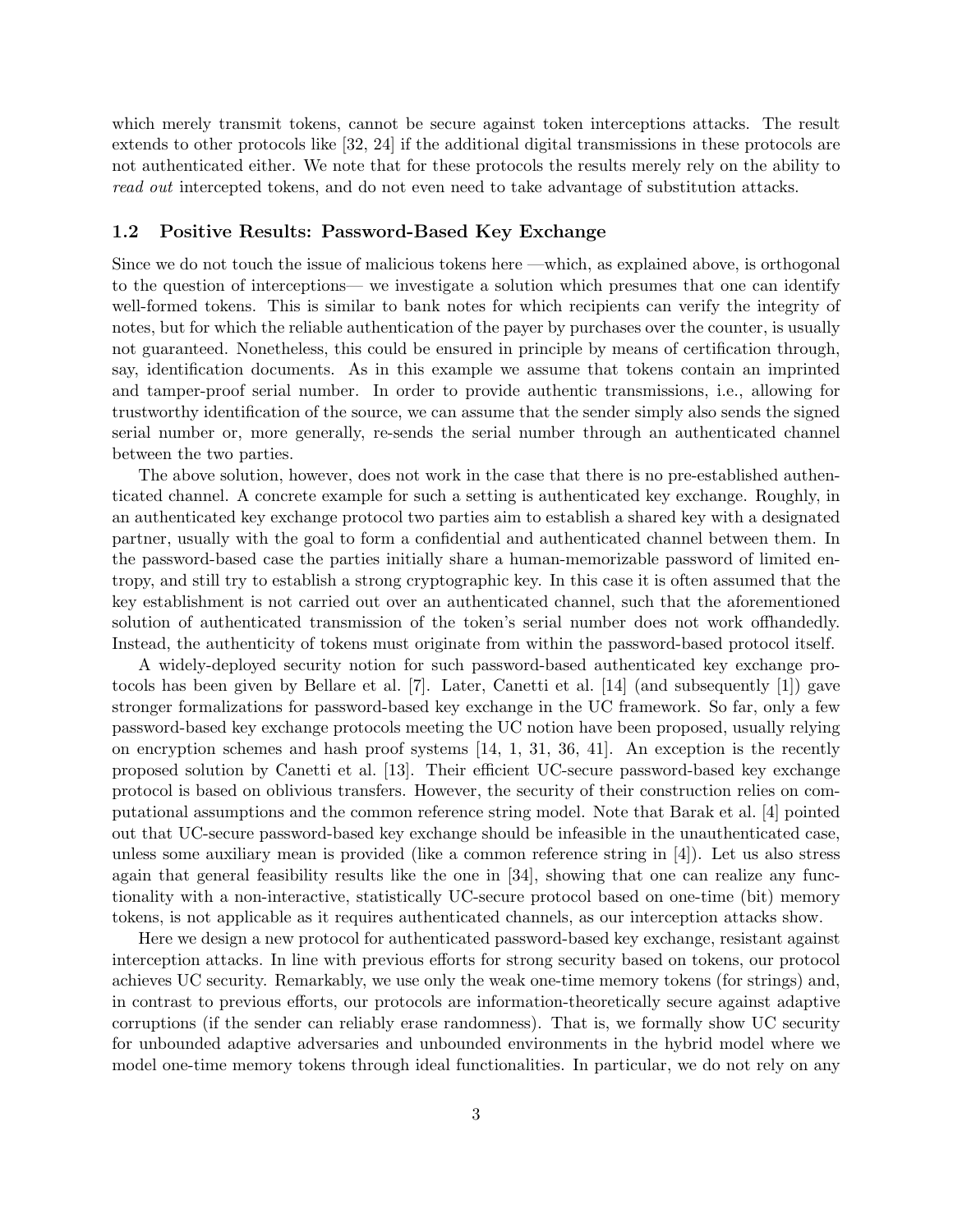unproven cryptographic assumption. According to a recent result by Unruh [63] our protocols thus also resist quantum adversaries. In addition, from a result by Nielsen [51] about non-committing encryption, it follows there cannot exist key agreement protocols secure against adaptive corruptions in the UC model, in the standard model and assuming a full state reveal. Our protocol overcomes this impossibility result by assuming reliable erasures.

As for efficiency, our protocol only requires very basic operations, and for  $\ell$ -bit passwords requires only  $\ell$  tokens, sent in the first step from the sender to the receiver. The overall protocol requires four moves and  $\mathcal{O}(\ell\lambda)$  bits of communication for security parameter  $\lambda$ , determining the level of statistical security.

#### 1.3 Discussion

At a superficial glance, it may seem easy to design key exchange protocols when one-time memory tokens are available. For instance, simple approaches like having the sender encode random pairs in  $\ell$  tokens, asking the receiver to read the *i*-th token according to the *i*-th password bit and to send parts of the value back to authenticate and use the other part to compute the key, are imaginable. This construction, however, does not withstand very basic attacks. Namely, a malicious sender could prepare such tokens and compute the password from the receiver's answer. In fact, the main obstacle in designing UC secure protocols is to solve the "chicken-and-egg" problem of authentication, i.e., one party needs to authenticate first without revealing anything useful to the adversary about the password. Our solution shows that this is still possible with the approach of having the receiver read out the *i*-th of the  $\ell$  tokens according to the *i*-th password bit. But we let the sender first authenticate by having the receiver send a random challenge vector after having received the tokens, with the guarantee that the sender's subsequent authentication reply looks random if the receiver reads out a single token at the "wrong" position. In the fourth round of out protocol the receiver then authenticates.

One-time memory tokens are advantageous due to their simple functionality. However, once the token has been queried, the token is useless. Ideally, one would like to have such tokens which implement a reusable version, but then usually information-theoretic security cannot be achieved anymore. If one settles for computational security, then the token can either be stateful, i.e., change its state after queries, or stateless. Clearly, the latter tokens are again preferred as they are, for example, resettably secure [16, 42, 34]. Our protocols can be easily implemented in a stateful version, as the values stored in the memory are purely random. Hence, one can easily use a pseudorandom function to let the token return (pseudo)random answers and update the key of the pseudorandom function afterwards. It remains open if one can implement a version using a stateless token, without involving additional assumptions like an oblivious transfer protocol. Another alternative, to reduce the number of tokens required per execution, is to use the (statistically-secure) sequential-OTM functionality derived from a single wrapper token [25]. While the solution requires additional interaction it is quite efficient; one would need to check, though, that the construction remains secure for unauthenticated transmissions.

To support the argument of the difficulty to design secure key-exchange protocols based on one-time memory tokens note that, as mentioned before, such tokens provide a weaker version of oblivious transfer in terms of functionality. The important difference, as pointed out in [32], is that a malicious receiver may decide to postpone the read-out of the token, whereas the sender in an oblivious transfer protocol can be assured about the point in time when the receiver obtained one of the two values. In analogy to such "forced read-outs" we note that such delayed measurements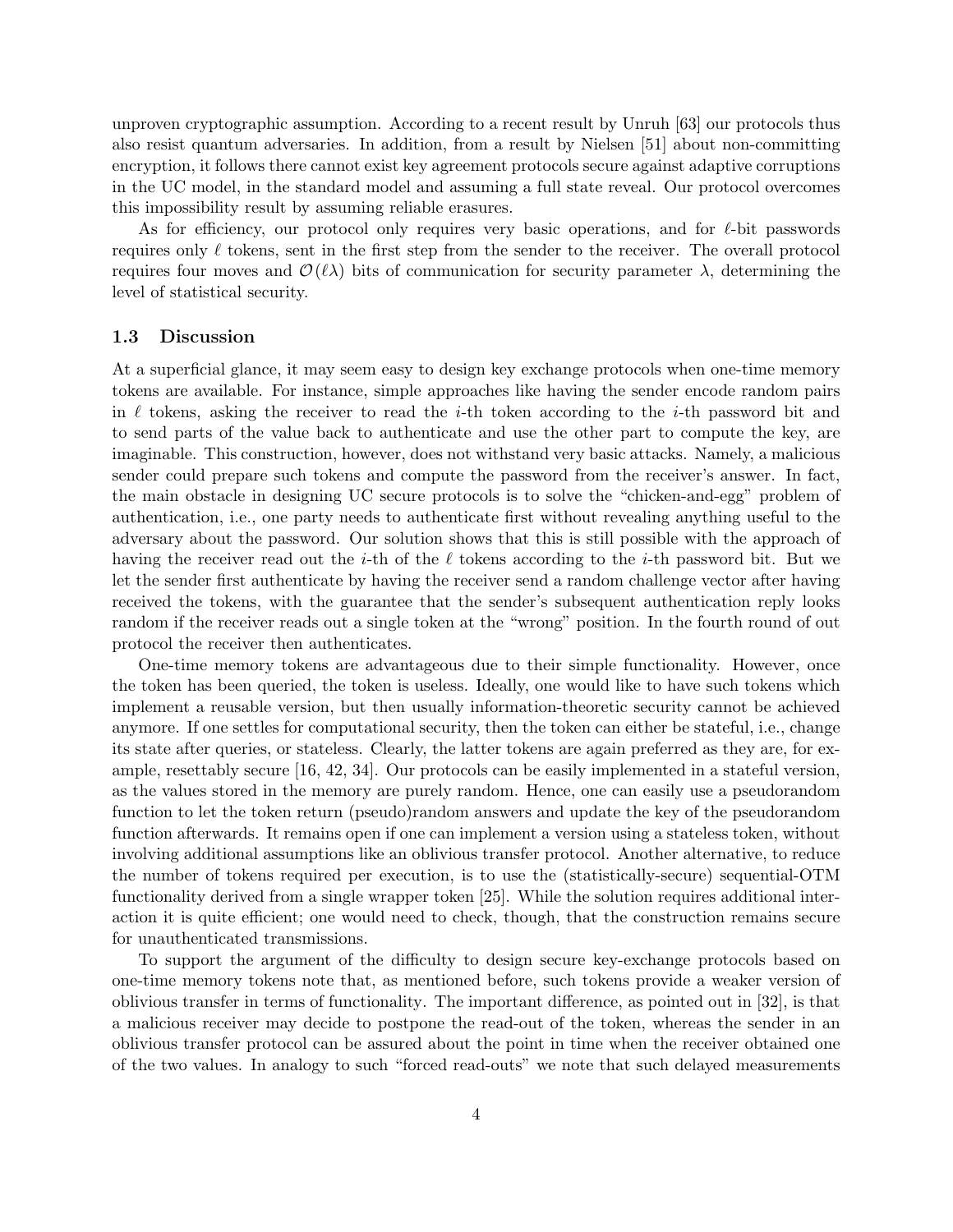(in case of quantum states) are the reason that the common security definition for the BB84 quantum key exchange protocol turned out to be inadequate when composed with the one-time pad encryption [57].

Additionally, referring to the case of authentic vs. unauthentic transmissions, most oblivious transfer protocols today are assumed to be run over an authenticated channel and merely provide computational security  $[29, 35, 19, 55, 58, 13]$ .<sup>1</sup> Furthermore, in order to be UC secure they also need some kind of set-up assumption like a common reference string [12]. It is currently unclear if one can implement such set-up assumptions if the tokens are not sent in an authenticated way.

From a high-level perspective our protocol bears some similarities with the solutions based on oblivious transfer, proposed by Canetti et al. [13]. A closer look, however, reveals the differences in the designs of the protocols. Basically, [13] presents two UC-secure protocols, one using oblivious transfer in both directions and achieving adaptive security, the other one using OT only from the initiator to the responder but withstanding static corruptions only. Looking at the underlying assumptions, both their solutions work in the common reference string model and provide computational security, whereas our token-based protocol does not require any set-up assumption, and achieves statistical security against adaptive corruptions, but only if assuming reliable erasure.

But the main difference between the protocols in [13] and here lies in the way the oblivious transfer is used and how authenticated channels are implemented. One solution in [13] uses OT in both directions which, if implemented with hardware tokens, would require exchange of tokens and constitute a major disadvantage to other token-based protocols. Hence, we are interested in protocols in which one party sends tokens at the outset only. The other solution in [13] indeed uses OT in one direction only, but requires chosen-ciphertext secure encryption instead. Secondly, [13] first design their protocols in the presence of authenticated channels, and then use known techniques [4, 30] to implement the OT functionality securely without authenticated channels. In our solution, the authentication step is "built-in" into the protocol, without relying on further techniques, yielding more efficient solutions and showing that one-time memory tokens only are sufficient.

Finally, we remark that there seems to be an obvious relation of one-time memory protocols to quantum cryptography. Like a one-time memory token a quantum state collapses when measured. There are, nonetheless, important differences. First note that one-time memory tokens allow "secure local" measurements, whereas a quantum adversary could entangle quantum states and any "local" measurement, e.g., based on the password, would immediately become available to the adversary. Indeed, the impossibility of unconditionally secure 1-out-of-2 oblivious transfer in the quantum setting is well established today [46, 48]. For more discussions about the relationship of quantum power and one-time memory tokens see [8].

### 2 Security Model

#### 2.1 Universal Composition Model

We analyze our password-based key exchange protocol in the Universal Composition Framework by Canetti [12]. In the UC framework one compares real-world executions of a protocol  $\pi$  among (possibly corrupt) parties  $P_1, \ldots, P_n$  in the presence of an adversary A to *ideal-world* executions

<sup>&</sup>lt;sup>1</sup>It must be said though that, except for [29, 13], none of the papers is explicit about authenticated channels; we draw this conclusion by consultation of the proofs.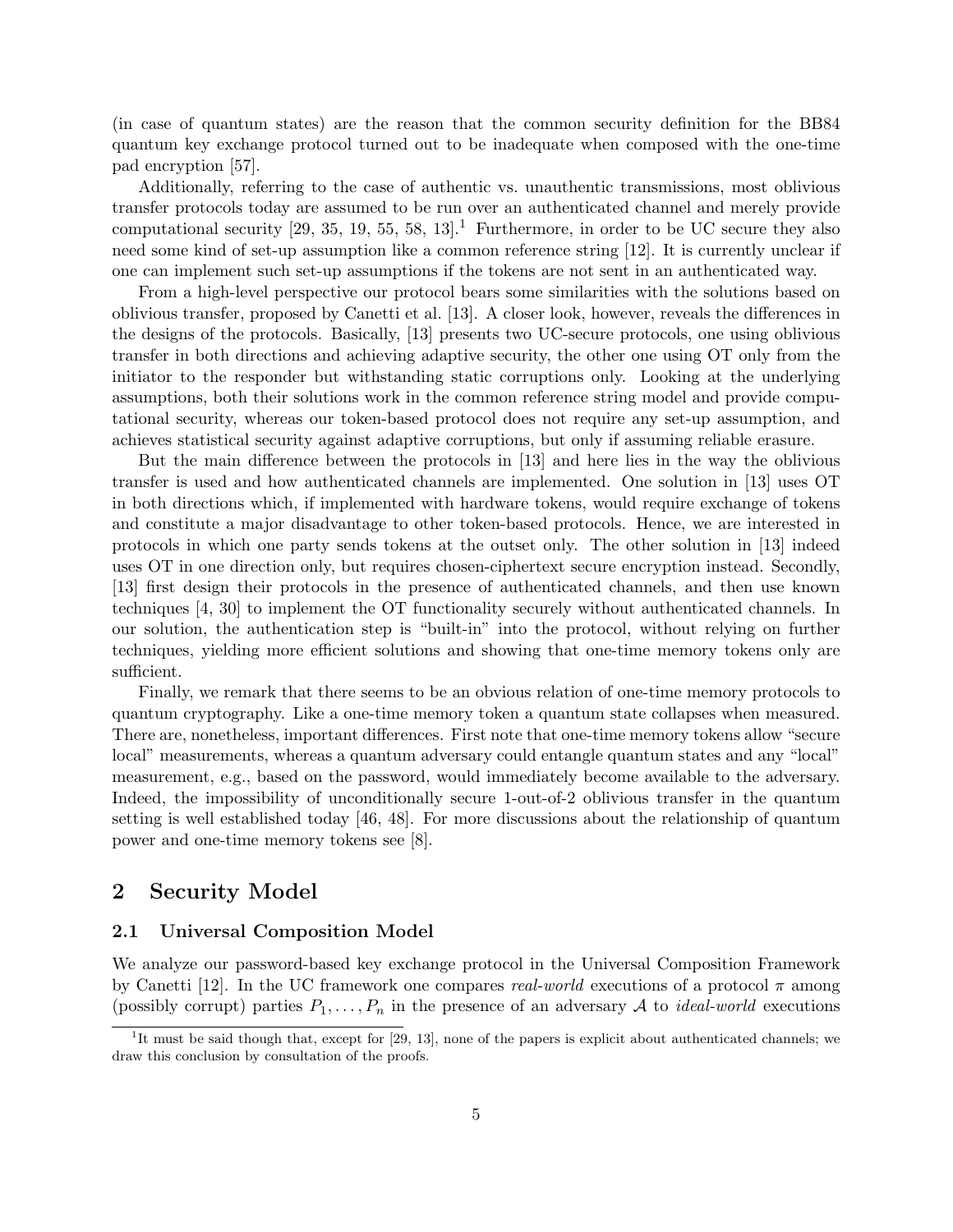in the presence of an ideal-model adversary Sim, usually called simulator. In the ideal-world, the parties have secure access to an ideal functionality  $\mathcal F$  which captures the desired functional and security properties in an abstract way; in this case, the parties essentially only forward any input to the functionality and are thus called dummy parties. As usual, both adversaries may corrupt parties at the beginning only (static corruptions) or during protocol executions (adaptive corruptions). In the latter case, one often assumes that honest parties are able to erase unnecessary internal data reliably such that these data are not available to the adversary upon corruption. For technical reasons each execution is accompanied by a globally unique session identifier sid available to all parties.

In both worlds a special party, called the environment  $\mathcal{Z}$ , provides the input to the parties, reads their outputs, and communicates with the adversary. Roughly, the environment models an active distinguisher which determines any setting in which the protocol may be executed. Ideally, the environment should not be able to tell apart real-world executions from ideal-model executions. That is, let  $REAL_{\mathcal{A},\mathcal{Z},\pi}(\lambda)$  be the output of the environment when interacting with a real-world execution of protocol  $\pi$  in the presence of A for security parameter  $\lambda$ , and IDEAL<sub>SIM, Z, F</sub>( $\lambda$ ) denote  $\mathcal Z$ 's output for the ideal world. Then, a protocol  $\pi$  securely realizes  $\mathcal F$  (information-theoretically) if for any efficient (resp. unbounded) adversary  $A$  there should be an efficient (resp. unbounded) simulator SIM such that for any efficient (resp. unbounded) environment  $\mathcal Z$  we have

$$
REAL_{\mathcal{A},\mathcal{Z},\pi}(\lambda) \approx \text{IDEAL}_{\text{SIM},\mathcal{Z},\mathcal{F}}(\lambda),
$$

where  $\approx$  denotes computationally indistinguishability (resp. statistical indistinguishability).<sup>2</sup>

To model hardware tokens we follow previous approaches and specify tokens through ideal functionalities as well, and work in the *hybrid world*. In this real-world surrogate all parties  $P_1, \ldots, P_n$ and A now also have access to an ideal functionality G, and we write  $HYBRID_{\mathcal{A},\mathcal{Z},\pi^{\mathcal{G}}}(\lambda)$  for the environment's output. We say that  $\pi$  securely realizes  $\mathcal F$  in the G-hybrid world (informationtheoretically) if for any efficient (resp. unbounded) adversary  $A$  there should be an efficient (resp. unbounded) simulator SIM such that for any efficient (resp. unbounded) environment  $\mathcal Z$  we have

$$
\mathrm{HYBRID}_{\mathcal{A},\mathcal{Z},\pi^{\mathcal{G}}}(\lambda) \approx \mathrm{IDEAL}_{\mathrm{SIM},\mathcal{Z},\mathcal{F}}(\lambda).
$$

One may again assume here that the simulator is at most polynomial time in the adversary's running time; we do not impose this restriction.

#### 2.2 One-Time Memory Tokens

As explained above we model the hardware token as an ideal functionality and work in the corresponding hybrid model. We model sending of tokens in the protocol by having a party create the token and transmitting the unique token identifier tid (which corresponds to the session identifier of the token hybrid in the UC model) to the partner. We assume that each tid is of the form  $\text{tid} = (\text{sid}, \text{tid}')$  for the session identifier sid for which the token is created.<sup>3</sup> Hence, when considering authenticated transmissions of tokens, i.e., sending the tid over an authenticated channel, the

<sup>&</sup>lt;sup>2</sup>Here, one may further assume that the simulator is at most polynomial time in the adversary's running time; as remarked in the introduction we stick to the more liberal definition and revisit this issue when stating the theorem.

<sup>&</sup>lt;sup>3</sup>In a stronger model one could demand that tokens are not even session-specific. But then the benefits of using the UC model, analyzing a single protocol execution and concluding composition immediately, would be lost. Instead one would need to manually deal with multiple dependent executions, similar to the joint-state UC framework [15]. For the same reasons we do not allow the adversary to put names of other parties into tokens, because the parties are bound to the session.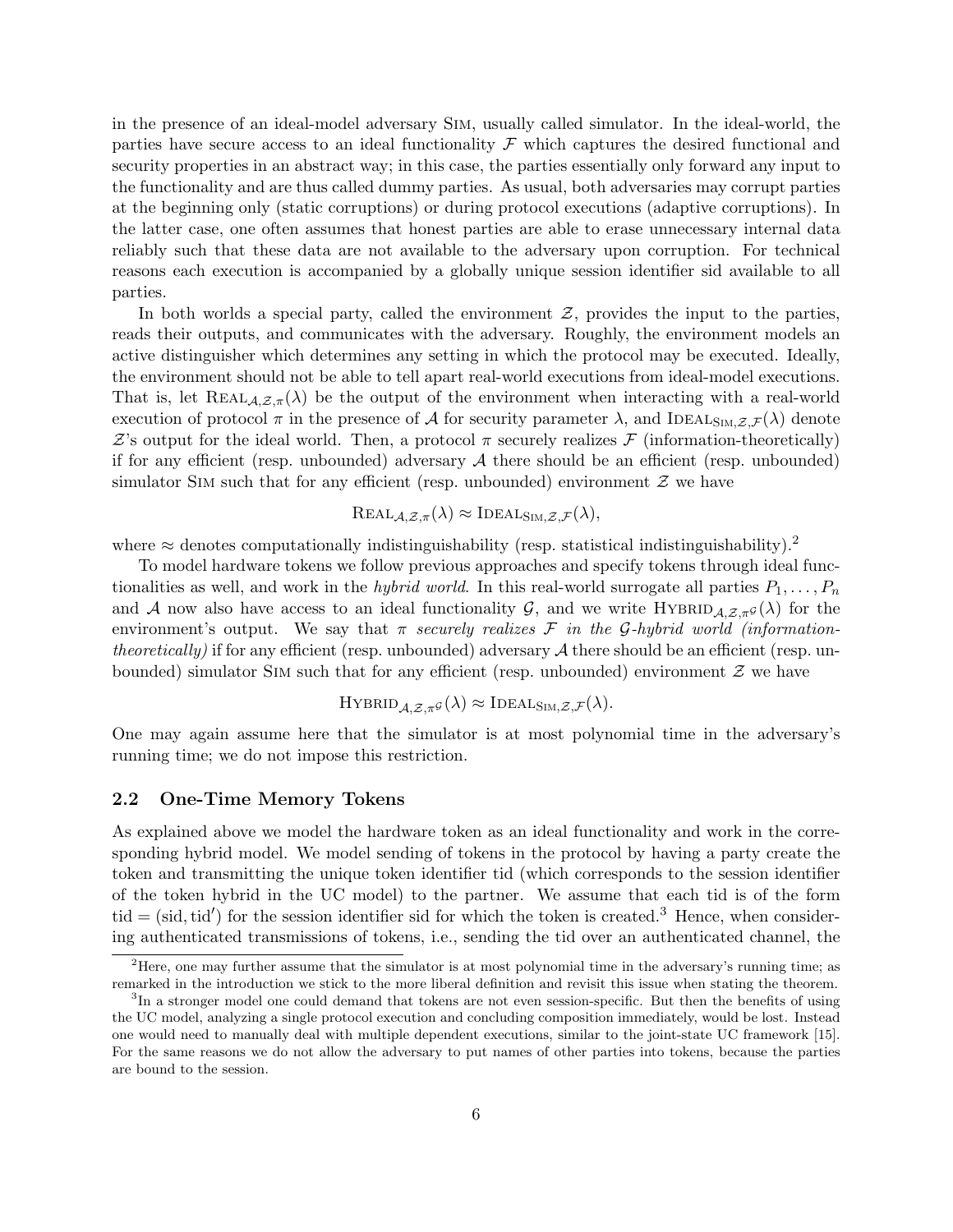adversary cannot change the identifier tid sent from an honest sender. Nonetheless, the adversary can still access the token via calling the ideal functionality for the tid. In previous definitions authentic token transfers have been ensured by letting the functionality inform the receiver about a newly created token by the sender. Interestingly, most definitions (e.g., [16, 34]) neither allow calls of the adversary to the token created for the honest receiver and thus, formally, even exclude temporary access through the adversary when the token is in transmission.

To consider unauthenticated transmissions of tokens, we let the adversary intercept tokens and read them, even when the designated receiver is honest. This requires the adversary also to create tokens (within the session sid) and to replace the depleted token. We note that we do not need to make any assumption about who currently is in possession of the token (i.e., that the adversary cannot read the token if it has already been delivered). The reason is that we can assume that, if the adversary forgoes reading the token when sent and instead delivers it to the receiver who then reads the token and ultimately makes it inaccessible for the adversary.

Figure 1 illustrates the ideal functionalities of One-Time-Memories in both versions. Besides the secure and insecure versions  $\mathcal{F}_{\text{OTM}}^{sec}$  and  $\mathcal{F}_{\text{OTM}}^{insec}$  where the adversary can neither access nor create tokens, or do both, we occasionally denote by  $\mathcal{F}_{\text{OTM}}^{auth}$  the functionality where the adversary cannot call create on behalf of another party, but can still access sent tokens. In other words, the transmissions are authentic but not confidential.

In the sequel, we often merely say that a party creates a token. It is understood that the party calls the functionality in the hybrid model with the corresponding input command create. The party sends the token to another party if it later transmits the token identifier to this party. The receiver is assumed to check that the identifier matches the session identifier. We then say that the receiver queries or accesses the token if it sends a choice command.

We note that the token identifier tid is immediately available to the adversary, once the token has been created by an honest sender. She could thus access the token before it is even delivered, i.e., before tid is sent to the intended receiver. However, since we can assume that the honest sender never accesses its own token (because it already knows the encapsulated values) and that tid may be sent by the protocol, this does not violate generality. Analogously, the protocol can easily enforce that an intended honest receiver  $P_j$  does not access the token before actually receiving tid.

#### 2.3 Stronger Hardware Tokens

While one-time-memory tokens are simple but still powerful, other tamper-proof token models exist, implementing more complex operations and consequently are based on stronger (physical) assumptions. Closely related to OTMs are parallel OTMs (pOTMs) and external OTMs (ExtOTM). The former essentially allows a receiver to query multiple OTM tokens simultaneously, and return an output once the receiver committed to all inputs. ExtOTM tokens are OTM tokens augmented with a confirmation string r chosen by the sender, i.e., the receiver upon input bit b obtains  $(s_b, r)$ where the r-part is identical for both queries. The string  $r$  can be used to convince the sender that the token has been queried already. In other words, if the receiver sends back the string  $r$  to the sender after accessing the token, this essentially implements an OT protocol. Our changes in the definition for plain OTMs can be applied to all these tokens accordingly.

An even stronger token, called One-Time Programs (OTP), implements one-sided secure function evaluation non-interactively. The sender programs an OTP with its input and sends it over to the receiver, which learns the output of the function once the token is queried with its part of the input. Several works (e.g., [34, 24, 32]) show that pOTM, ExtOTM and OTPs can be instantiated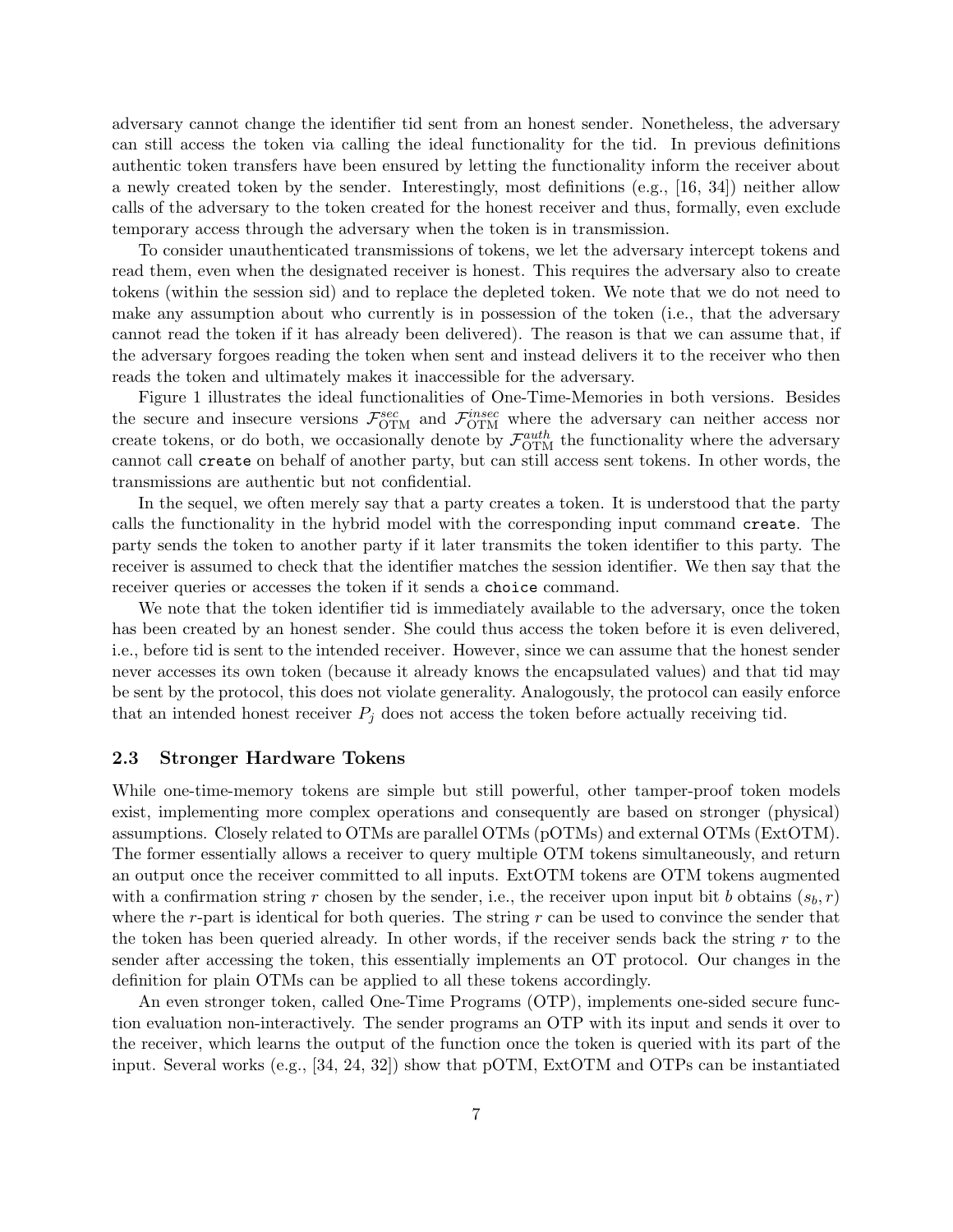#### **Functionalities**  $\mathcal{F}^{sec}_{\text{OTM}}$  and  $\frac{\mathcal{F}^{insec}_{\text{OTM}}}{\mathcal{F}^{in}_{\text{OTM}}}$ (secure/insecure transmission)

The functionalities are parameterized by the security parameter  $\lambda$ . The interaction with an adversary and a set of parties is enabled via the following queries:

- On input (create, tid,  $P_i$ ,  $P_j$ ,  $(s_0, s_1)$ ) from party  $P_i$  or the adversary, check if an entry (tid, \*, \*) exists. If so, return  $\perp$ ; else store the tuple (tid,  $s_0, s_1$ ). Send the publicly delayed output  $({\bf ready}, {\rm tid}, P_i, P_j)$  to  ${\rm party}\ P_j.$  (Note that the public delay means that the adversary is informed about the message, and can for example delay delivery infinitely long and thus basically substitute the token by another one.)
- On input (choice, tid,  $P_i, P_j, x$ ) from party  $P_j$  or the adversary, where  $x \in \{0, 1\}$ , check if an entry (tid,  $s_0, s_1$ ) exists. If not, return  $\perp$ ; else, send (out, tid,  $P_i, P_j, s_x$ ) to  $P_j$  resp. the adversary.

Figure 1: Ideal functionalities  $\mathcal{F}_{\text{OTM}}^{sec}$  and  $\mathcal{F}_{\text{OTM}}^{insec}$  for One-Time-Memory (OTM). The underlined text is valid only when considering insecure transmission. The first change refers to authenticated vs. unauthenticated transmissions, the second difference to confidential vs. accessible tokens. It is sometimes convenient to denote by  $\mathcal{F}_{\text{OTM}}^{auth}$  the functionality as above, but where the adversary cannot call create on behalf of another party. In this sense the transmissions are authentic but not confidential.

by a polynomial number of OTMs. However, they typically rely on the fact that the OTMs are transmitted securely. We show in the next section that all those constructions are insecure in the UC model if considering insecure (even merely unauthenticated) transmission of hardware tokens.

# 3 Interception Attacks on Tamper-Proof Tokens

We first show that one cannot even obtain bit-OT in the UC model if one assumes only accessible tokens. For a formal definition of the OT functionality we refer to [12]. Basically, the sender inputs two bits  $x_0, x_1$  and the receiver, upon inputting a bit b, receives  $x_b$ . For simplicity we state the result for our insecurely transmitted OTM token functionality  $\mathcal{F}_{\text{OTM}}^{insec}$ , but it extends straightforwardly to any tokens which are accessible by the adversary. The proposition presumes unauthenticated channels otherwise (such that one cannot simply run a token-free OT protocol over this channel), and that no set-up is used, especially no shared secrets between the parties.<sup>4</sup>

**Proposition 3.1** There is no UC-secure protocol for oblivious bit-transfer in the  $\mathcal{F}_{OTM}^{insec}$ -hybrid model (assuming unauthenticated channels).

In case that only the sender creates tokens in the protocol the proposition holds even if the adversary can merely access the transmitted tokens; it does not even need to be able to substitute them. Put differently, the claim then still holds in the  $\mathcal{F}_{\text{OTM}}^{auth}$ -hybrid model.

<sup>&</sup>lt;sup>4</sup>The fact that any other transmissions are unauthenticated, too, avoids conflicts with the PUF-based UC-secure OT-constructions in [10, 52] where the adversary can indeed access the PUF; these protocols send additional digital messages over authenticated channels.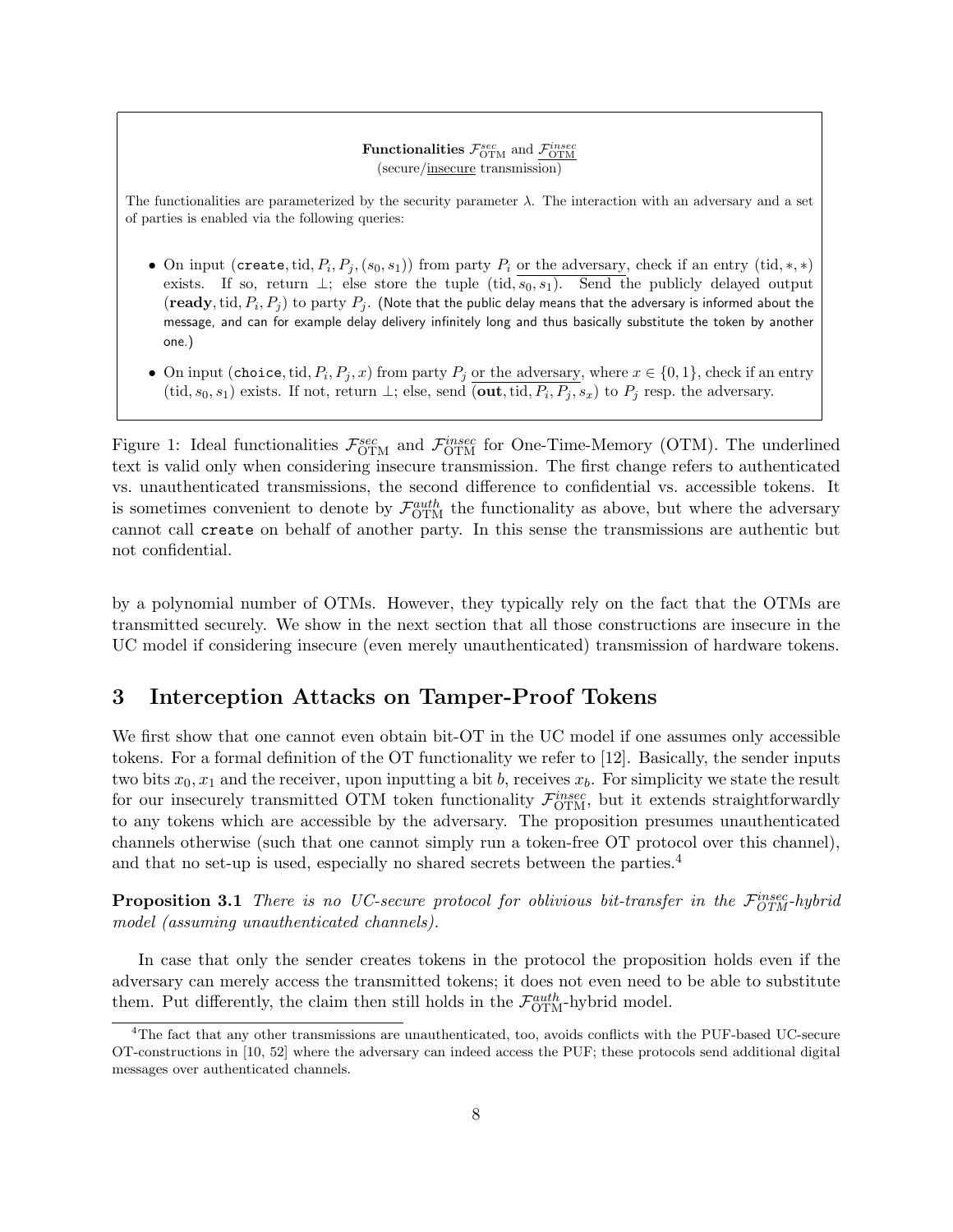*Proof.* Assume that we have a protocol  $\pi$  in the one-time token hybrid world which allegedly implements the oblivious transfer functionality UC-securely in which the sender  $P_i$  inserts a pair of bits  $(x_0, x_1)$  and the receiver  $P_i$  a bit b to receive  $x_b$ . Consider the following environment Z and the following adversary A against this protocol.

The environment  $\mathcal Z$  picks  $x_0, x_1 \leftarrow \{0,1\}$  randomly and writes these two values on the input tape of the honest sender  $P_i$ , which is supposed to start an oblivious transfer with  $P_j$ . It also writes  $b = 1$  on the input tape of the honest receiver  $P_j$ . It also internally invokes a copy of the receiver's program  $P'_j$  of  $\pi$  but for input  $b = 0$ . Next, it instructs the adversary A to relay the communication between the original sender  $P_i$  and the internal copy  $P'_j$  of the receiver, making  $P_i$  believe that it is executing the OT with  $P_j$ . In particular, the fact that the adversary can intercept and read-out tokens sent from  $P_i$  to  $P_j$  resp. create tokens on behalf of the receiver, and that the channels are unauthenticated, enables  $A$  to perform all steps on behalf of  $P_j$ . The environment finally outputs 1 if and only if the local copy  $P'_j$  recovers  $x_0$  correctly.

Clearly, if  $\mathcal Z$  communicates with  $\mathcal A$  in the hybrid world with the actual protocol  $\pi$  it outputs 1 with probability negligibly close to 1; the small error may be due to the fact that the protocol does not implement the functionality perfectly (but security demands that it cannot be more than negligible loss). On the other hand, in the ideal world the simulator Sim does not get to see any information about  $x_0$ , because both the sender and the receiver remain honest. (Interestingly, this would even remain true if SIM could corrupt  $P_j$  and learn  $x_1$ ). Hence, SIM can make the environment output 1 with probability at most  $\frac{1}{2}$ , allowing  $\mathcal Z$  to distinguish the two worlds with a constant difference in the probabilities.

With the above approach one can conclude, for example, that the token-only protocols by Goyal et al. [34] for securely realizing pOTM from OTMs, Goyal et al. [34] for securely realizing ExtOTM from OTMs, and Goldwasser et al. [32] for securely realizing OTP from OTMs cannot be secure when considering interceptable tokens. The same is true for the protocols in [42, 24] if we assume that the additional digital transmissions are also unauthenticated. We note that neither of these protocols claims to provide security in this case, since interception attacks are not considered.

## 4 UC-Secure Password-Based Key Exchange

We first recall the ideal functionality for password-based key exchange, and then present a "lightweight" protocol which realizes the functionalities in the  $\mathcal{F}_{\text{OTM}}^{auth}$ -hybrid world (and assuming authenticated channels). Recall that this means that the adversary can at least read intercepted tokens, but it cannot inject new ones. We also discuss that this version of the protocol falls prey to interception attacks (showing that also protocols in which the parties potentially share some secret at the outset are vulnerable). We then discuss how to modify our protocol to achieve security in the  $\mathcal{F}_{\text{OTM}}^{insec}$ -hybrid setting.

#### 4.1 Modeling Password-Based Key Exchange

We next revisit the definition of an ideal functionality  $\mathcal{F}_{\text{pwKE}}$  of Canetti et al. [14] (See Fig. 2). The ideal functionality captures the abstract properties of a key exchange protocol in the sense that two parties agree upon the same cryptographic key only if they hold the same passwords. Furthermore, by definition, the adversary can test only a single (explicit) password for correctness in each execution; for a wrong guess, the execution is interrupted. Note that the definition does not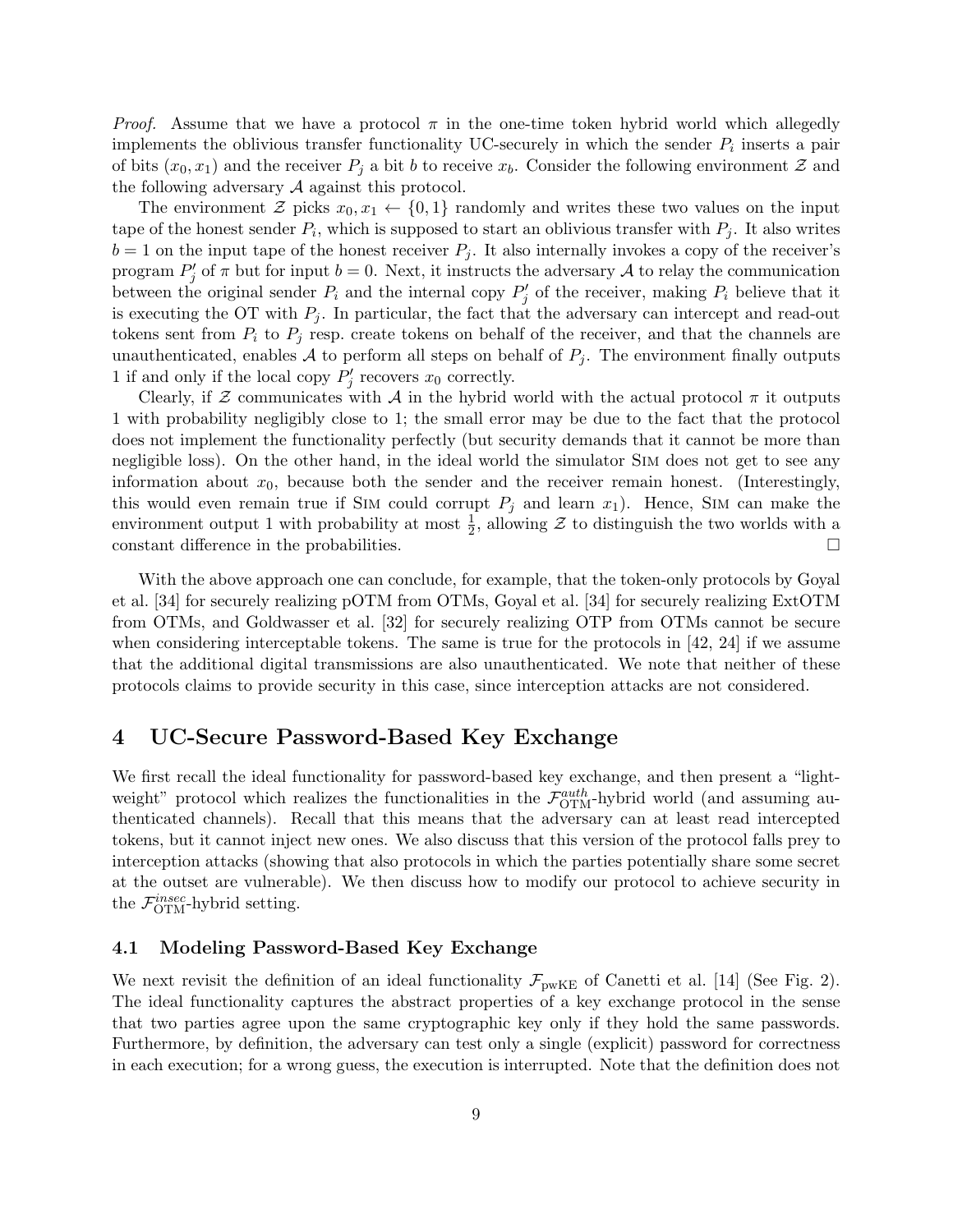make any claims about the additional property of contributiveness, in the sense that both parties contribute to the key (as defined in [2]).

For more motivational discussion about the definition see [14], where it is shown that any protocol realizing this definition also provides security according to the common Bellare-Pointcheval-Rogaway notion for password-based authenticated key exchange [7] (except for technical issues regarding session identifiers). As pointed out in [1] any protocol meeting the definition immediately provides forward security as well, since the environment chooses passwords. The latter also makes the deployment of the joint-state UC framework [15] obsolete.

#### Functionality  $\mathcal{F}_{\text{pwKE}}$

The functionality  $\mathcal{F}_{\text{pwKE}}$  is parameterized by the security parameter  $\lambda$ . The interaction with an adversary SIM and a set of parties is enabled via the following queries:

- On input (NewSession, sid,  $P_i$ ,  $P_j$ , pw, role) from party  $P_i$ , send (NewSession, sid,  $P_i$ ,  $P_j$ , role) to SIM. Furthermore, in case this is the first NewSession query, or the second query while there exists a record (sid,  $P_i$ ,  $P_i$ , pw'), then record (sid,  $P_i$ ,  $P_j$ , pw) and mark this record fresh.
- On input (TestPwd, sid,  $P_i$ , pw') from the adversary SIM, check for a fresh record of the form (sid,  $P_i$ ,  $P_j$ , pw). If found and
	- $-$  pw = pw', mark the record as *compromised* and send "correct guess" back to SIM.
	- pw  $\neq$  pw', mark the record as *interrupted* and send "wrong guess" back to SIM.
- On input (NewKey, sid,  $P_i$ , sk) from SIM and sk is an element in the session key space, check for a record of the form (sid,  $P_i$ ,  $P_j$ , pw) and that this is the first NewKey query for  $P_i$ . If so, then
	- If this record is *compromised*, or either  $P_i$  or  $P_j$  is corrupted, then output (NewKey, sid, sk) to party  $P_i$ .
	- If this record is fresh, and there is a record (sid,  $P_i, P_i, pw'$ ) with pw' = pw, and a key sk' was sent to  $P_i$ where (sid,  $P_j$ ,  $P_i$ , pw') was fresh at the time, then output (NewKey, sid, sk') to  $P_i$ .
	- Otherwise, pick a new random key  $sk'$  in the key space and send (NewKey, sid,  $sk'$ ) to  $P_i$ .

In any case, this record is marked as completed.

Figure 2: Ideal functionality  $\mathcal{F}_{\text{pwKE}}$  for password-based key exchange

#### 4.2 Key Exchange in the Authenticated Setting

In this section, we propose an information-theoretically secure password-based authenticated keyexchange protocol using one-time memory tokens. As explained we first assume that all transmissions are authenticated, including the token handover. In other words, in each execution the adversary may eavesdrop on the communication of honest parties, or impersonate either side if the corresponding party has already been corrupted. Since the adversary cannot modify tokens nor the communication, we thus explicitly exclude man-in-the-middle attacks, i.e., the adversary can only send a chosen token in an execution if it impersonates the actual sender in that execution. We do, nonetheless, allow the adversary to access transmitted tokens in all cases.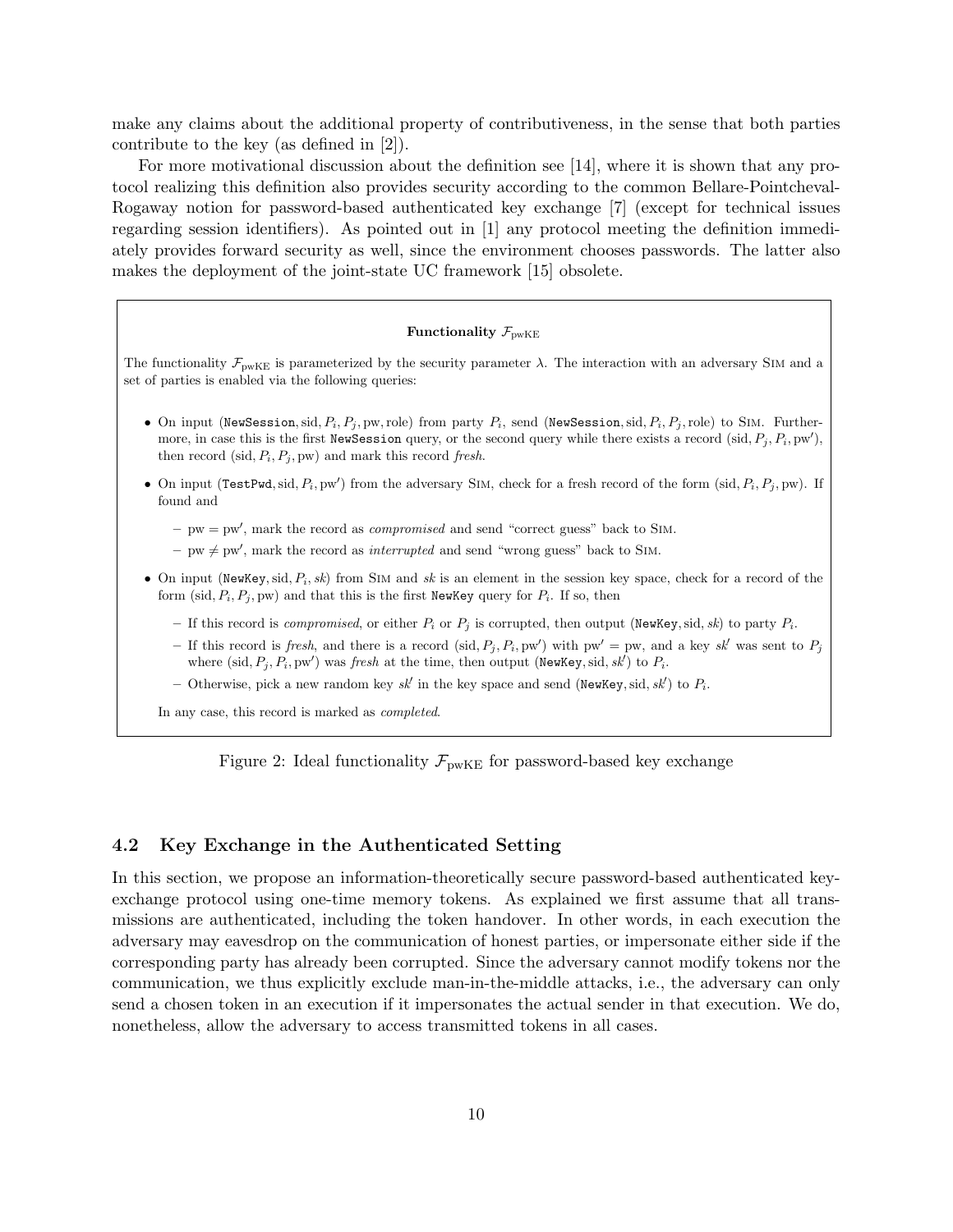| Sender:                                                                                                                                                                                                                                                                           |          | Receiver:                                                                                                                                                                                                                                                                                                                                                                                    |
|-----------------------------------------------------------------------------------------------------------------------------------------------------------------------------------------------------------------------------------------------------------------------------------|----------|----------------------------------------------------------------------------------------------------------------------------------------------------------------------------------------------------------------------------------------------------------------------------------------------------------------------------------------------------------------------------------------------|
| $s_{h,i}^A, s_{h,i}^B, s_{h,i}^K \overset{\$}{\leftarrow} \{0,1\}^s$<br>for $b \in \{0, 1\}$ , $i = 1, , \ell =  pw $<br>For $i = 1 \dots \ell$ generate token $\mathcal{T}_i$ with $tid_i$ :<br>$\mathcal{T}_i$ outputs $(s_{b_i,i}^A, s_{b_i,i}^B, s_{b_i,i}^K)$ on input $b_i$ |          | abort $\leftarrow$ false                                                                                                                                                                                                                                                                                                                                                                     |
| Erase all $(s_{b_i,i}^A, s_{b_i,i}^B, s_{b_i,i}^K)$ for $b_i \neq \text{pw}_i$                                                                                                                                                                                                    |          | $\frac{tid_1 \dots tid_{\ell}}{(1)}$ $(s_i^A, s_i^B, s_i^K) \leftarrow \mathcal{T}_i(\text{pw}_i) \,\forall i$                                                                                                                                                                                                                                                                               |
| $y \leftarrow \bigoplus_{i=1}^{\ell} (s_{\text{DW}_i, i}^A \oplus t_{\text{pw}_i, i})$                                                                                                                                                                                            | (3)<br>z | If sid in tid is invalid.<br>then abort $\leftarrow$ true<br>$t_{b,i}$ $t_{b,i} \xleftarrow{\$} \{0,1\}^s$ for $b \in \{0,1\}$ and $\forall i$<br>$\longrightarrow$ If $y \neq \bigoplus_{i=1}^{\ell} (s_i^A \oplus t_{\text{pw},i}),$<br>then abort $\leftarrow$ true<br>If abort = false, then $z \leftarrow \bigoplus_{i=1}^{\ell} s_i^B$<br>else $z \stackrel{\$}{\leftarrow} \{0,1\}^s$ |
| If $z = \bigoplus_{i=1}^{\ell} s_{\text{pw}_i,i}^B$ , then $sk \leftarrow \bigoplus_{i=1}^{\ell} s_{\text{pw}_i,i}^K$<br>else sk $\xrightarrow{\$} \{0,1\}^s$                                                                                                                     | (4)      | If abort = false, then $sk \leftarrow \bigoplus_{i=1}^{\ell} s_i^{K}$<br>else sk $\xi$ {0,1} <sup>s</sup>                                                                                                                                                                                                                                                                                    |
| session key := $sk$                                                                                                                                                                                                                                                               |          | session key := $sk$                                                                                                                                                                                                                                                                                                                                                                          |

Figure 3: Password-based authenticated key-exchange protocol KEauth using OTM tokens

#### 4.2.1 The Protocol  $KE_{\text{auth}}$

The idea of our protocol  $KE_{\text{auth}}$  is as follows. For each bit pw<sub>i</sub> of the password pw the sender A hands over an OTM token to the receiver B with two tuples  $(s_{b,i}^A, s_{b,i}^B, s_{b,i}^K)$  for  $b \in \{0,1\}$  of random s-bit strings. The receiver fetches the tuple corresponding to bit  $pw_i$  and the other tuple is then erased by the definition of the token's functionality. Next, both parties authenticate themselves using the password by having A compute  $\bigoplus s_{\text{pw}_i,i}^A$  resp. having B send  $\bigoplus s_{\text{pw}_i,i}^B$ . The computation of A actually requires B to first send pairs  $(t_{0,i})$  $\oplus$  $(t_{1,i})$  of random s-bit strings and have A compute  $(s_{\text{pw}_i,i}^A \oplus t_{\text{pw}_i,i})$  instead. Otherwise a malicious A could choose the  $s_{b,i}^A$ 's such that multiple passwords map to the same string, e.g., all  $s_{b,i}^A = 0$ , could then easily pass the authentication step and eventually find out valuable information about pw through well chosen  $s_{b,i}^B$ 's from B's authentication step.

Figure 3 illustrates our protocol  $\mathsf{KE}_{\mathrm{auth}}$  in more detail. For technical reasons, we let a party send a random answer in case of an inconsistent incoming message in the third step or fourth step, and set the session key to a random string of length s. This is necessary because, in case of premature aborts, the UC simulator simulating an execution between honest parties would need to know if the passwords of the two parties match. This information, however, is not available through the ideal functionality  $\mathcal{F}_{\text{pwKE}}$ .

In fact, the possibility that two honest parties may have distinct passwords, e.g., by mistyping them, also requires the reliable erasure on the sender's side for adaptive corruptions. In case either of the parties gets corrupted, we learn the password of this party, but can only test for equality with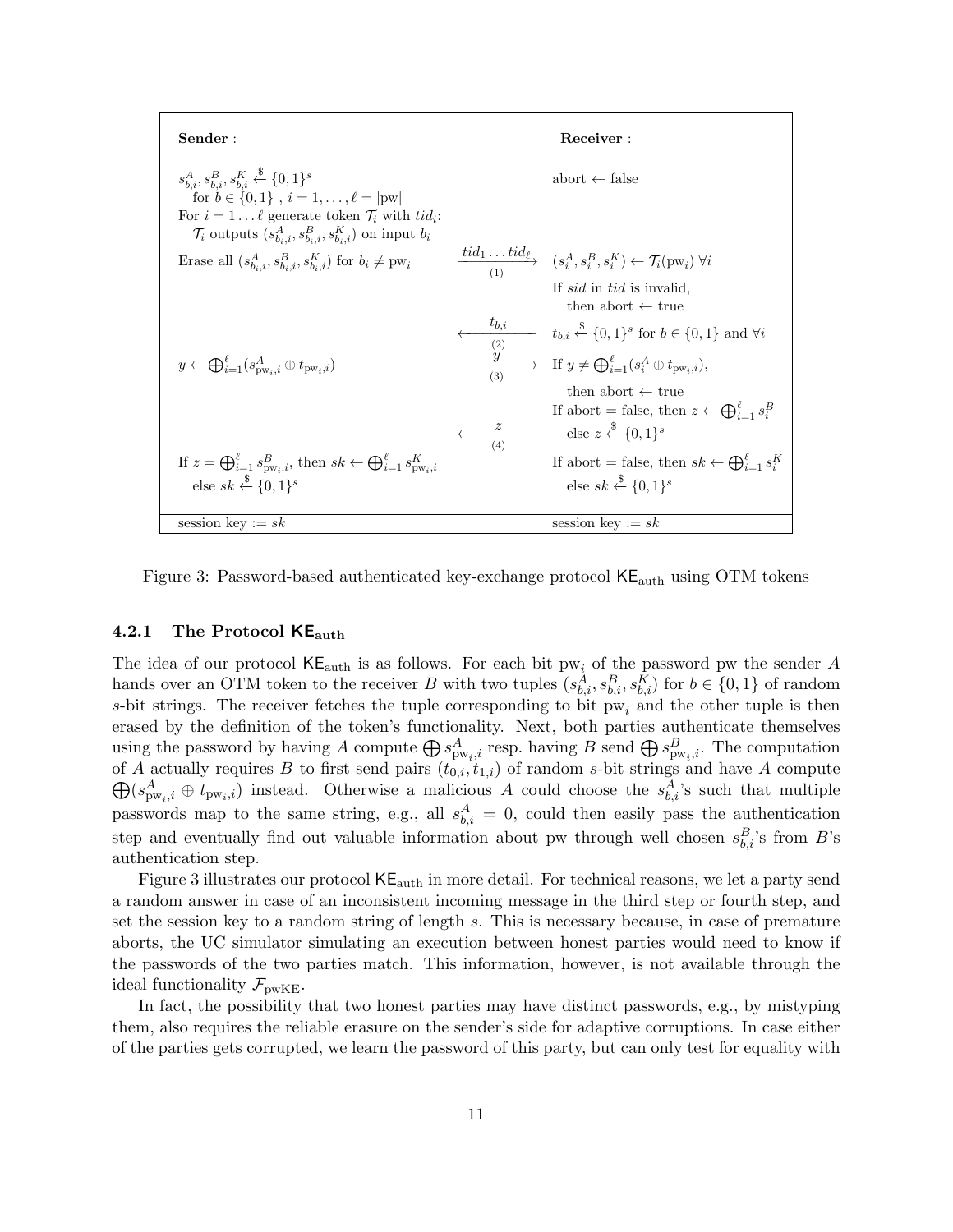the partner's password. That is, we cannot determine the actual password of the partner. However, then the other parties' sent data must still be independent of its password in the simulation, and this is ensured by noting that the sender's internal data lacks the random token inputs for false password bits which the receiver (with a distinct password) has used. For the receiver, this holds by construction, because reading the token at a different position has somewhat erased the other data anyway.

#### 4.2.2 Security

**Theorem 4.1** Protocol  $\kappa E_{auth}$  securely realizes  $\mathcal{F}_{pwKE}$  in the  $\mathcal{F}_{OTM}^{auth}$ -hybrid world information-theoretically with adaptive corruptions, assuming reliable erasures and authenticated channels. This holds as long as  $s-2\ell = \Omega(\lambda)$  for security parameter  $\lambda$ . The simulator's running time is polynomial in the adversary's running time, the security parameter, and  $2^{\ell}$ .

*Proof.* Fix an arbitrary (unbounded) adversary A for the real-world protocol  $KE_{\text{auth}}$ . We describe an (unbounded) ideal-model simulator SIM running essentially a black-box simulation of  $\mathcal A$  as a sub routine by feigning an execution in the real-world, using the data it gets in the ideal world. The simulator relays any communication between the adversarial sub routine  $A$  and the environment  $Z$ , and since we consider adaptive corruptions, the black-box simulation therefore boils down to provide replies on behalf of (simulated) honest parties and to be able to provide a valid-looking internal state in case of a corruption. In what follows, when we say that an honest party or the simulator "rejects", we mean that the honest party continues running the protocol but sends random values instead of honest responses, ultimately setting the session key to an s-bit random value.

We note that in the simulated hybrid world the simulator has full control over the token functionality and simulates it internally. In particular, it can read any data which the adversary submits to this functionality and can prepare replies as required. We especially make use of the fact that the simulator does not need to explicitly query the token on behalf of an honest receiver (but the simulator then still needs to ignore further adversarial read requests because ideal token would do so as well).

Description of the Simulator. Next, we describe the simulator in detail. At any point in the simulation we consider the point in time in which a corrupt receiver in an execution or the adversary makes the query to the tokens for the last remaining bit position. We then say that the tokens are depleted, otherwise the tokens are called unexhausted. In case of depletion the simulator possibly has to adapt the (last) token's answer according to previous steps. Note that simulated honest receivers in the hybrid model can be assumed not to query the tokens at all.

Tokens are depleted. If at any point during the simulation the tokens are depleted by a query about bit position i, then the simulator adapts the token's final answer as follows. We note that the simulator already holds candidate values  $(s_{b,i}^A, s_{b,i}^B, s_{b,i}^K)$  for this token, either because a corrupt sender has put them into the token (and which Sim can simply read off in the hybrid model), or because the simulator has chosen them on behalf of the honest sender (and possibly adapted them before, when the sender or receiver got corrupted).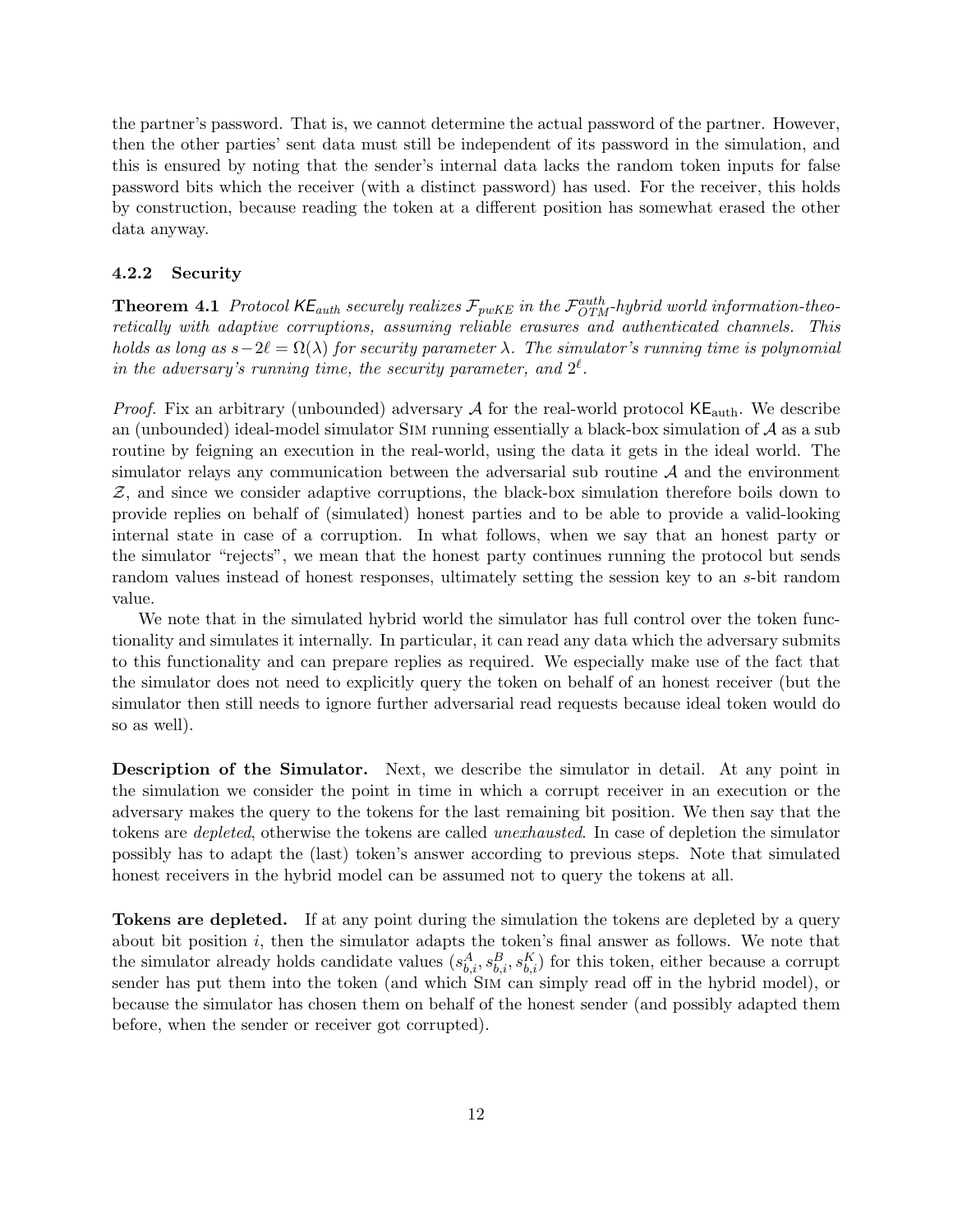The simulator first determines the password candidate as  $\overline{pw} := pw'_1 || \dots ||pw'_\ell$  for the adversary's queries to the token, including the final one  $pw'_i$ , and then —if the sender is still honest tests it by calling  $\mathcal{F}_{\text{pwKE}}$  with input (TestPwd, sid,  $P_i$ ,  $\overline{pw}$ ) where  $P_i$  is the sender's identity.

• If the test returns "correct guess", then SIM stores this password pw =  $\overline{pw}$  and  $sk =$  $\bigoplus_{i=1}^{\ell} s_{\overline{\text{pw}}_i,i}^K$  for the values in the token for further use. In particular, if the simulated sender later receives a correct value  $z$  then set the session key of the sender to  $sk$  via a NewKey query about (sid,  $P_i$ , sk).

If the simulator, at that point, has already sent  $y$  in this simulated execution on behalf of an honest sender, then SIM resets the entry  $s_{{\rm pw}_i,i}^A$  to

$$
s^{A}_{\text{pw}_i,i} = y \oplus \bigoplus_{j=1, j\neq i}^\ell (s^{A}_{\text{pw}_j,j} \oplus t_{\text{pw}_j,j})
$$

such that y matches the sender's answer it would give for the password.

• Suppose that the test returns "wrong guess". Then the simulator not change anything at this point. If not done already, it will later send an independent random value  $y$ , and reject any answer z of the receiver.

In either case return the (possibly updated) values  $(s_{b,i}^A, s_{b,i}^B, s_{b,i}^K)$ .

Sender Corruption. Suppose that the adversary corrupts the sender in a simulated execution. Then the simulator corrupts the sender in the ideal world and learns the input password pw. For any execution with unexhausted tokens in which SIM has already sent y, adapt the value  $s_{\text{pw},i}^A$  for unqueried position  $i$  as in the case of token depletion. For an honest receiver test the password under the receiver's identity and possibly adapt the value  $s_{\text{pw}_i,i}^B$  accordingly, if z has already been sent.

If y has not been sent yet, or the tokens are already depleted, the values remain unchanged. Hand over the password and the internal data (excluding the token inputs for the inverse bit values of  $pw_i$ , which have been erased before).

Receiver Corruption. As in the case of sender corruption Sim then learns the actual input password. Test this password also for the sender (if it is still honest). If  $y$  has already been sent in an execution with a sender who is still honest, and the password test with the sender returned "correct guess", then adapt the values  $s_{b,i}^A$  in  $(s_{b,i}^A, s_{b,i}^B, s_{b,i}^K)$  allegedly in the token accordingly, else the values remain unchanged. If, in addition, the simulated receiver has sent  $z$  already, then also adapt the values  $s_{b,i}^B$ . Besides the password, present the adversary the  $t_{b,i}$ 's (if chosen already) and the entries  $(s_{\text{pw}_i,i}^A, s_{\text{pw}_i,i}^B, s_{\text{pw}_i,i}^K)$ .

Simulating Steps of Honest Parties. We show next how to simulate the other steps on behalf of honest parties.

Simulating Step (1): For an honest sender the simulator picks values  $(s_{b,i}^A, s_{b,i}^B, s_{b,i}^K)$  at random and puts them into a token.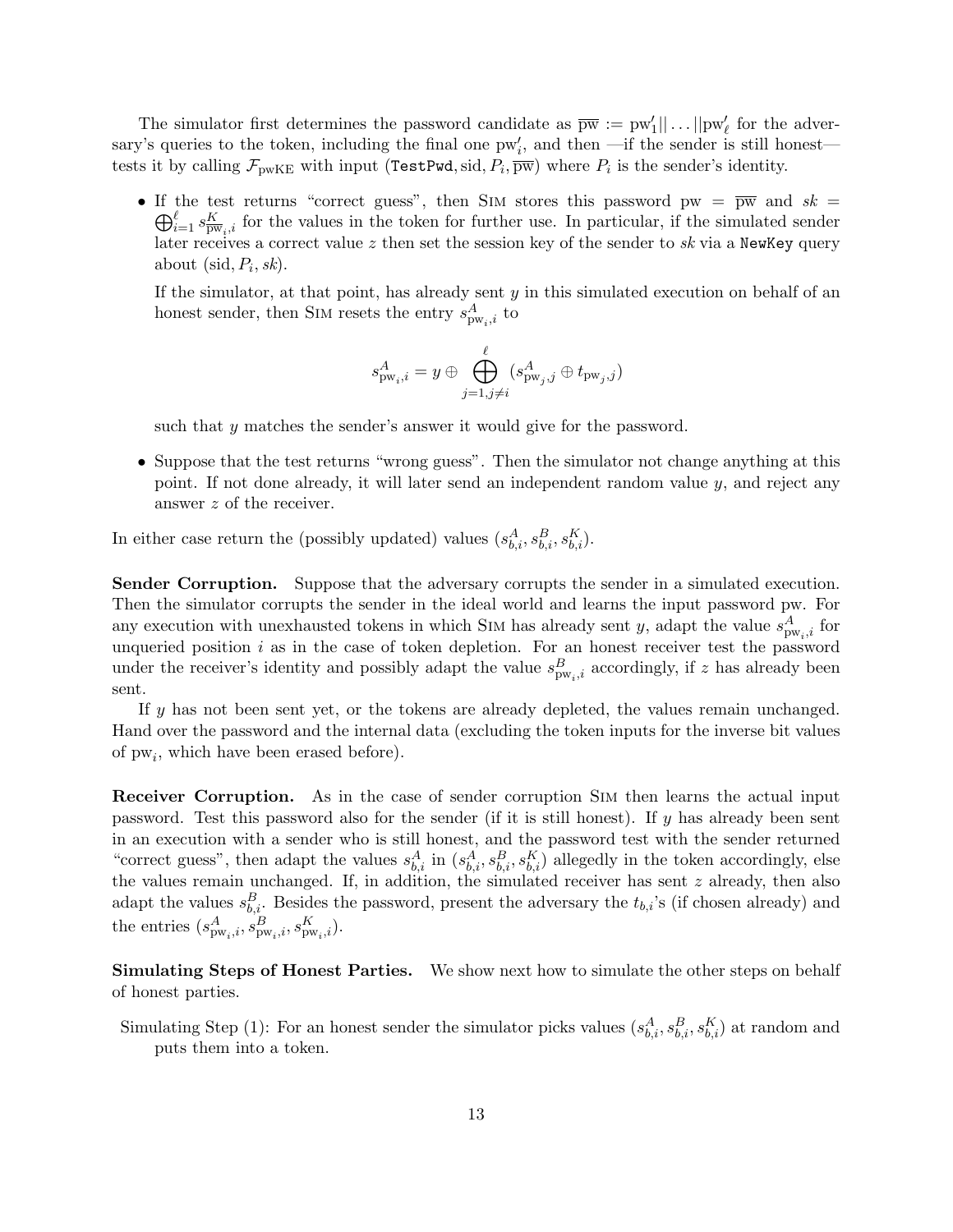- Simulating Step (2): If the receiver is honest, then the simulator picks the values  $t_{b,i}$  at random but does not query the token. It sends the  $t_{b,i}$ 's on behalf of the receiver in the simulation.
- Simulating Step (3): If the tokens are already depleted and the test query returned "correct guess", then the simulator computes y genuinely according to the (possibly adapted) values  $(s_{b,i}^A, s_{b,i}^B, s_{b,i}^K)$  and the  $t_{b,i}$ 's. If the test returned "wrong guess" or the tokens are unexhausted at this point, then send a random  $y$  instead.
- Simulating Step  $(4)$ : In this step the receiver is supposed to verify the sender's value y and to provide its own authentication value z.

Assume that the sender is controlled by the adversary when sending  $y$ . Then SIM already knows all values  $(s_{b,i}^A, s_{b,i}^B, s_{b,i}^K)$  stored in the token (either because it put them there on behalf of an honest sender before being corrupted, or since the adversary put them into the token right away). The simulator now tries all possible passwords pw, in polynomial time  $2^\ell = \text{poly}(\lambda)$ , and for each password computes  $y_{\text{pw}}$  as the honest sender would (given the  $s_{b,i}$ 's and  $t_{b,i}$ 's). If none value matches y, then Sim lets the receiver abort; if more than two values match, then Sim aborts the simulation with an error message. Else, the simulator makes a TestPwd query about the (only) candidate password pw for sid and the receiver's identity  $P_i$ . If this query returns "correct guess", then compute the final message  $z$  and the key sk according to this password and make a call (NewKey,  $\text{sid}, P_j, sk$ ). For the reply "wrong guess" let the receiver abort the execution, i.e., use random data from this point on.

For an honest sender the receiver accepts and sends a random answer z. The simulator calls the functionality about (NewKey, sid,  $P_j$ , sk<sub>0</sub>) for an arbitrary key sk<sub>0</sub> in the key space.

Simulating the Sender's Final Step: When the honest sender  $P_i$  obtains the final message z from an honest receiver, it accepts, and the simulator calls the functionality about (NewKey,  $\mathrm{sid}, P_i, sk_0)$ for an arbitrary key  $sk_0$  in the key space. If the receiver is corrupt at this point and the tokens are unexhausted, then Sim lets the sender reject. If the tokens of the corrupt receiver are depleted at this point, then the simulator has already tested a password. If this test returned "correct guess", then the simulated sender uses the guessed password to compute the final answer and creates the output via (NewKey, sid,  $P_i$ , sk) for the previously derived key. Else, for "wrong guess", the simulator lets the sender reject.

Analysis. We show next that the above simulation through Sim is indistinguishable from a real-world execution, i.e., any (computationally unbounded) environment is unable to differentiate between the protocol execution built up by Sim or a real execution influenced by the adversary A.

We first observe that unexhausted tokens leave the simulator enough freedom to adapt values perfectly, i.e., the distributions of computing the correct value y from random  $s_{b,i}^A$  and  $t_{b,i}$ , and from picking y at random and later setting the "undetermined" value  $s_{b,j}^A$  accordingly, are identical. The same is true for the receiver's values. This holds, in particular, in case of corruption of a party where testing the password on the side of the honest partner either yields a correct guess (in which case the values are adapted correctly), or a wrong guess in which case the partner has a distinct password and derives independent random strings. The latter is perfectly indistinguishable if the receiver gets corrupted, because the receiver reads out at least one token at a different position such that the other random string originally stored in the token is not available to the receiver (and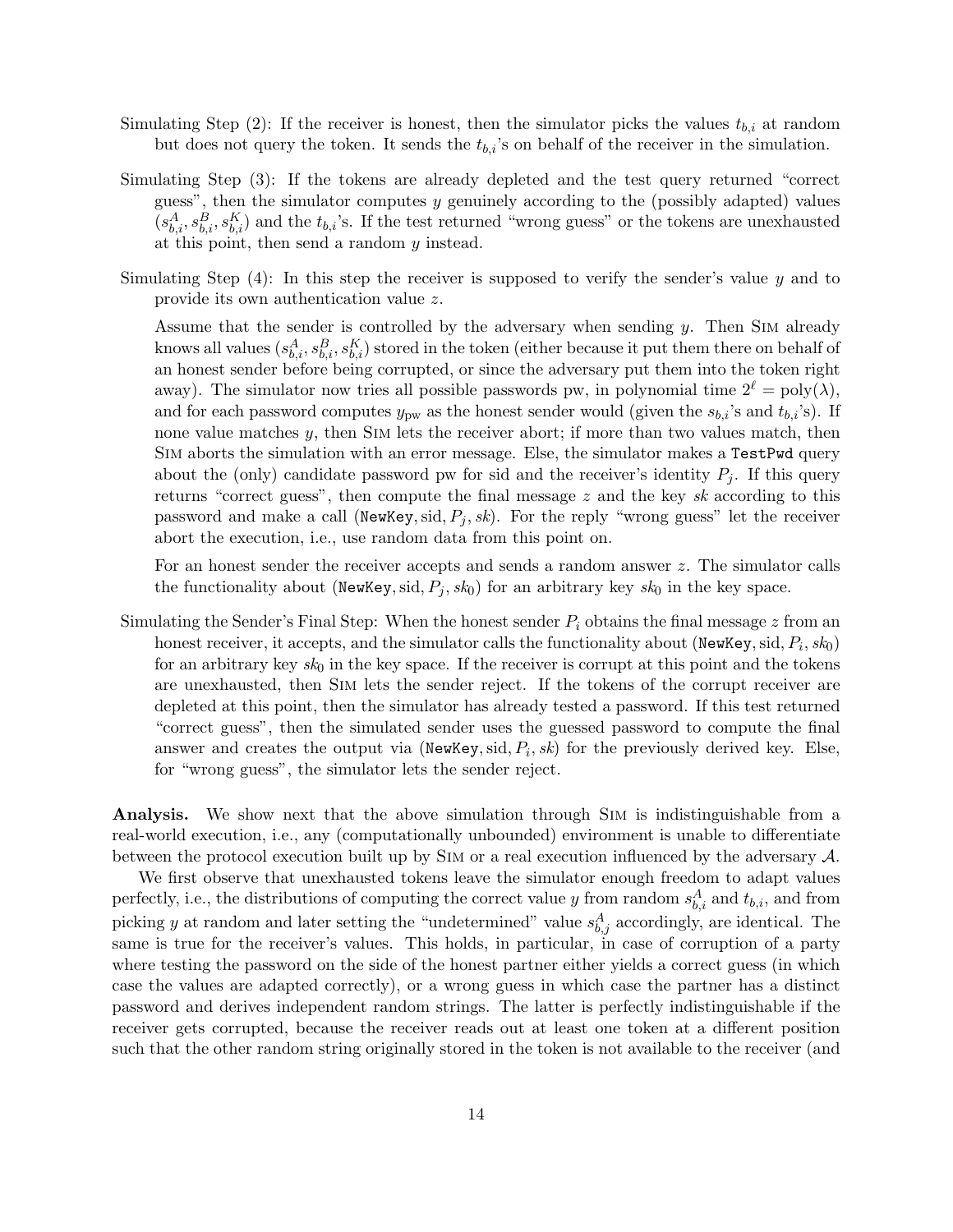eventually to the adversary) anymore. It also holds in case of a sender corruption because then the sender has already erased reliably the other data.

It remains to argue that the simulator's verifications of the values  $y$  and  $z$  are sound. For two honest parties, since we assume immutable transmissions, and because the ideal functionality takes care of deciding equality of the passwords of the two parties, calling NewKey as described provides an almost perfect simulation.

For a malicious partner in the simulation, the difference to the real-world protocol is  $y$  could match two possible passwords such that the simulator aborts, but the genuine receiver would accept (in the case that y does not match any of the  $y_{\text{pw}}$  of possible passwords the receiver in the real-world protocol would also reject). We next bound the probability of two passwords  $pw \neq pw'$  yielding the same  $y_{\text{pw}} = y_{\text{pw'}}$ . Note that the values  $s_{b,i}^A$  are chosen and put into the token before the  $t_{b,i}$ 's are sent (either by the simulator or the adversary). Furthermore, the receiver is still honest, such that the  $t_{b,i}$ 's are random, mutually independent, and independent of the  $s_{b,i}^A$ . We conclude that the probability (over the  $t_{b,i}$ 's) that

$$
y_{\mathrm{pw}}=\bigoplus_{i=1}^\ell (s_{\mathrm{pw}_i,i}\oplus t_{\mathrm{pw}_i,i})=\bigoplus_{i=1}^\ell (s_{\mathrm{pw}'_i,i}\oplus t_{\mathrm{pw}'_i,i})=y_{\mathrm{pw}'}
$$

for fixed pw  $\neq$  pw', is at most  $2^{-s}$ . Hence, with probability at most  $2^{2\ell-s-1}$  there exist some  $pw \neq pw'$  for which a collision occurs. By the choice of parameters this is exponentially small.

Finally, we note that in the case the tokens are unexhausted, or are depleted but the simulator obtained the reply "wrong guess" for the tested password, the probability that z sent by the adversary would pass the verification step in the real-world protocol, is at most  $2^{\ell-s}$  (implying that the simulator's strategy of rejecting is valid except for an exponentially small error). This can be seen as follows. In case the tokens are unexhausted the adversary has not obtained the independent random value  $s_{b,j}^B$  for some  $b, j$ , such that, for a fixed password, the value z can be correct with probability at most  $2^{-s}$  only. This is also true in case the tokens are depleted but the password was wrong, because then one of the correct values  $s_{b,i}^B$  is irrevocably lost for the adversary. Summing over all  $2^{\ell}$  passwords yields the claim.

We note again that the simulator above is polynomial-time in the running time of the adversary and of the number of possible passwords. For passwords of logarithmic length this number is polynomial in the security parameter.

On Efficient Simulators. Both in our basic as well in our advanced protocol the simulator for showing UC security runs in polynomial time in the running time of the adversary and the *size of* the password space. Hence, because human-memorizable passwords are typically short and can be considered to be of logarithmic length, this provides a simulator whose complexity is polynomially related to the adversary's running time and the security parameter. Recall that the goal of the paper is indeed to derive password-based protocols.

Still, if one, nonetheless, considers passwords of super-logarithmic length, such as full-fledged cryptographic keys, the running time of our simulator becomes exponential. Whether this now provides the desired level of security or not depends on the definition of statistical (UC) security: If one considers statistical security with respect to the class unbounded algorithms, in the sense that for any potentially unbounded adversary there is a potentially unbounded simulator, then our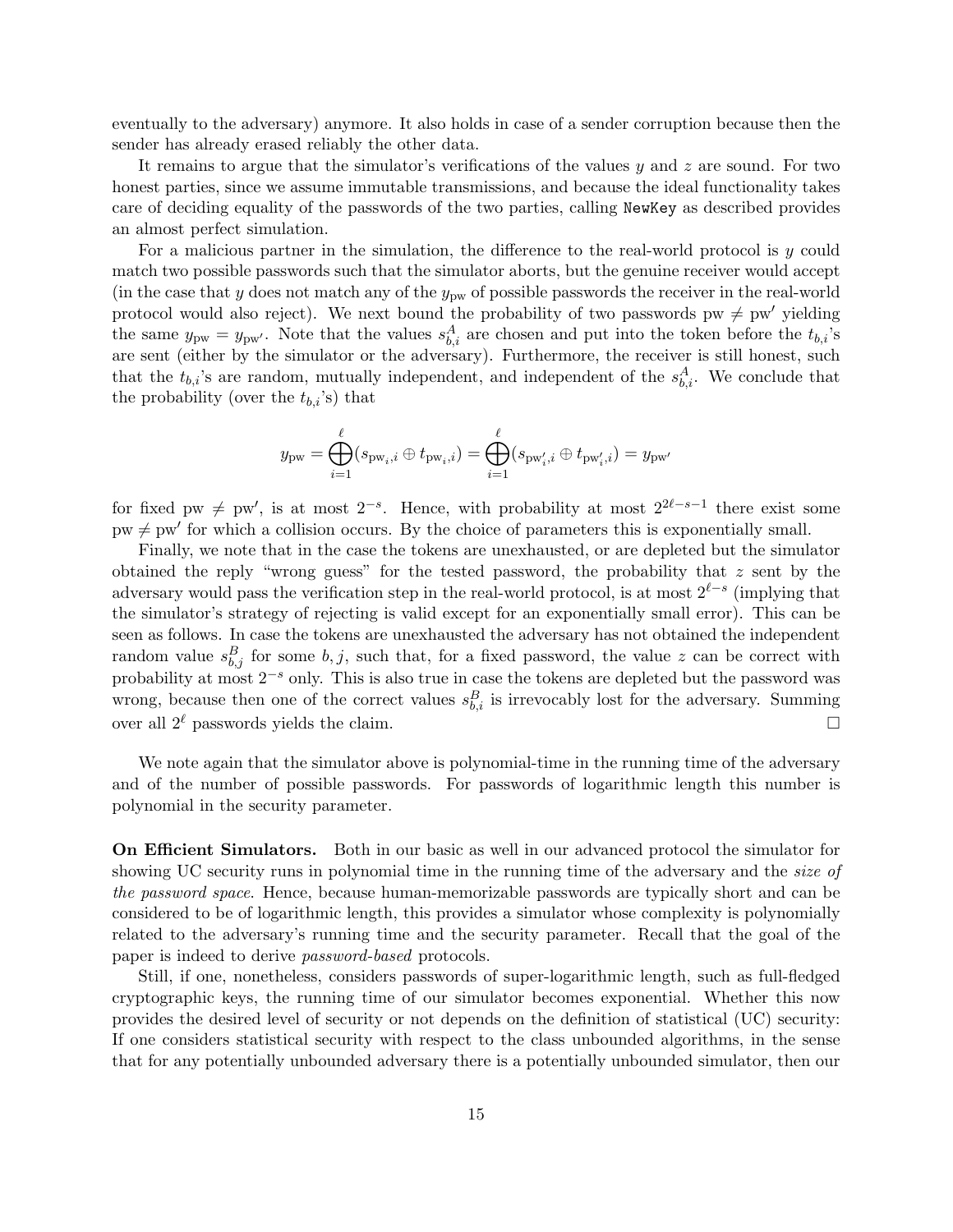simulator achieves this goal. If, on the other hand, one requires that the simulator's complexity is also polynomially related to the adversary's running time, then we no longer attain this security level. See the discussions in [11, 12] for more details on the two approaches. Here, we use the more liberal definition and state the runtime of the simulator in terms of the running time of the adversary and the security parameter in the theorems, allowing to impose either definition. We note that the idea of using strong, super-polynomial time simulators has been applied in the UC framework before, usually to overcome set-up assumptions [54, 56, 5, 44, 43]. We are not aware if our protocol can be modified to yield one, which is also secure according to the stronger notion.

# 4.3 Key Exchange in the  $\mathcal{F}_{\text{OTM}}^{insec}$ -hybrid Setting

We have shown so far that information-theoretically secure authenticated key exchange is possible using tamper-proof hardware tokens. However, the security relies in the assumptions that the adversary does not tamper with the tokens as man-in-the-middle. Here we show that the previous protocol succumbs to such attacks and then present a method to secure it in the unauthenticated setting.

#### 4.3.1 Attacking our Protocol in the Unauthenticated Setting

We have shown that  $\mathsf{KE}_{\text{auth}}$  securely realizes  $\mathcal{F}_{\text{pwKE}}$  in the  $\mathcal{F}_{\text{OTM}}^{\text{auth}}$ -hybrid setting information-theoretically. In this section, we provide a successful attack scenario against  $KE<sub>auth</sub>$  when the adversary is allowed to act as man-in-the-middle accessing the transmitted tokens and creating new hardware tokens for the same session. Thereby, we conclude that  $\mathsf{KE}_{\text{auth}}$  does not realize  $\mathcal{F}_{\text{pwkE}}$  in the (unauthenticated)  $\mathcal{F}_{\text{OTM}}^{insec}$ -hybrid world. Roughly, the problem is that the simulation in the proof of Theorem 4.1 implicitly assumes that, whenever an honest party sends  $y$  or  $z$  to the honest partner, the simulated honest receiver should accept. This may not be a viable strategy if, as below, the adversary may modify transmissions.

We first describe our attack for simplicity not in the UC framework, but as a protocol attack to recover the password. It is easy to turn this into a successful attack in the UC setting (as described below). The attack works as follows. Let  $A$  and  $B$  be an honest sender and receiver, respectively. When A sends the prepared tokens to  $B$ , the adversary  $A$  intercepts these tokens and queries the *i*-th token for some  $i \in \{1, ..., |pw|\}$  with input  $b = 0$ . Adversary A obtains the values (sid,  $s_{0,i}^A$ ,  $s_{0,i}^B$ ,  $s_{0,i}^K$ ). This token is now exhausted and needs to be replaced by a new token such that B does not notice the modification. This is done by creating a new token  $\mathcal{T}_i$  by A which outputs  $(\text{sid}, s_{0,i}^A, s_{0,i}^B, s_{0,i}^K)$  for input bit 0, and some independent random values for the other value. All the tokens are now handed over to  $B$ . Henceforth,  $A$  eavesdrops on the acceptance or rejection reaction of the receiver when the value  $y$  is sent. This information is usually conveyed to the adversary for free in the BPR model [7] resp. eventually available through the environment in the UC setting, even though in our protocol both parties first continue the execution. If y is accepted, then  $\mathcal A$ knows that the *i*-th bit of the password is 0 (with overwhelming probability). Otherwise, the *i*-th password bit is 1. Hence, the adversary learns one bit of the password and by repeating this attack the adversary can recover the entire password after  $|pw|$  executions between A and B.

Note that this attack is even possible without any modifications on the tokens. For this  $\mathcal A$ simply does not touch the tokens but instead modifies the value  $t_i = (t_{0,i}, t_{1,i})$ . More precisely, A waits until the receiver sends  $t_{b,i}$  values and resets  $t_{0,i}$  for some  $i \in \{1, \ldots, |pw|\}$  to an independent random value before delivering all  $t_{b,i}$  to A. Now, if y sent by A is accepted by B, then A knows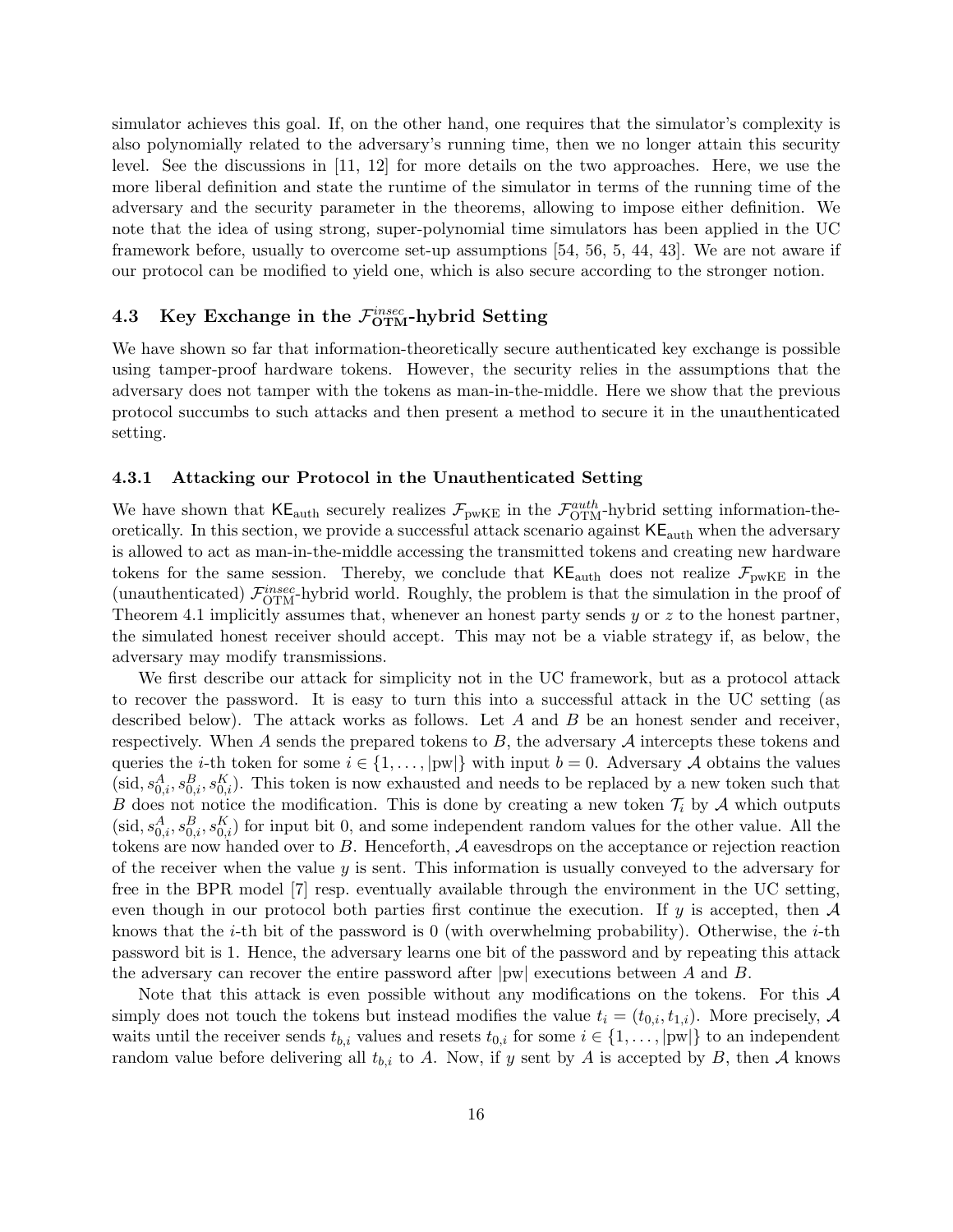that the i-bit of the password is 1 with overwhelming probability. Otherwise, rejection implies that the  $i$ -bit is 0.

We note that (either one of) the above attacks can be easily turned into a successfully distinguishing UC environment. Namely,  $\mathcal Z$  has the two honest parties use the same password whose first bit is 0 or 1, with probability  $\frac{1}{2}$  each. Now it asks the adversary to do the modification as above, and finally checks if both parties agree upon the same key. For an actual protocol execution this will only happen iff the first bit of the password was really 0 and thus with probability  $\frac{1}{2}$ . In the ideal model, however, both parties would always derive the same key because they hold the same passwords.

#### 4.3.2 The Protocol  $KE_{\text{insec}}$

The idea to make our protocol immune against the above modification attacks is to thwart the adversary from learning individual password bits through one's party reaction. For this we add an authentication step which provides integrity of the tokens and of the  $t_{b,i}$  values via the password. It is only necessary to authenticate the transmission from the sender to the receiver, as in case of an invalid authentication code the (honest) receiver will reply with random and thus most likely invalid z anyway.

To authenticate the tokens and the  $t_{b,i}$  values we assume an unconditionally secure authentication code like the one of Carter and Wegman [65] which takes an m-bit message M (we assume that m is at least the security parameter, else one may pad messages first) and a key  $a = (\alpha, \beta) \in \{0, 1\}^{2m}$ and (deterministically) computes  $\tau = \text{MAC}(a, M) = \alpha M + \beta$  over  $\text{GF}(2^m)$ . To verify a MAC one recomputes the MAC and compares it to the given  $\tau$ . Note that, besides providing a (one-time) unforgeability security level of  $2^{-m}$  against unbounded adversaries, this message authentication code has another useful property: given a random m-bit string  $\tau$  and an m-bit message M one can easily solve an equation to find a matching key  $a = (\alpha, \beta) \in \{0, 1\}^{2m}$  with  $\tau = \text{MAC}(a, M)$ .

We now describe the full protocol  $\mathsf{KE}_{\text{insec}}$ . We assume the total length of messages  $\text{tid}_1, \ldots, \text{tid}_\ell$ and of the  $t_{b,i}$  values is at most m. Note that  $m = \Omega(s) = \Omega(\lambda)$ . As before, for each bit pw<sub>i</sub> of the password pw the sender A hands over an OTM token to the receiver B with two tuples of random s-bit strings  $(s_{b,i}^A, s_{b,i}^B, s_{b,i}^K)$ , but this time each tuple is augmented by random  $2m$ -bit strings  $a_{b,i}$  for the MAC. The receiver again reads the tuple corresponding to bit  $pw_i$  such that the other tuple is irrevocably lost. It sends strings  $(t_{0,i}, t_{1,i})$ . Next, both parties as before authenticate themselves using the password by having A compute  $\bigoplus (s_{\text{pw}_i,i}^A \oplus t_{\text{pw}_i,i})$  resp. having B send  $\bigoplus s_{\text{pw}_i,i}^B$ . Only this time A also computes  $a_{\text{pw}} = \bigoplus a_{\text{pw}_i,i}$  and sends  $\tau = \text{MAC}(a_{\text{pw}}, \text{tid}_1, \dots, \text{tid}_\ell, t_{0,1}, \dots, t_{1,\ell})$  in addition to y. The receiver answers with z as before (or a random value z in case the value y or the value  $\tau$  does not verify).

Figure 4 illustrates our protocol  $KE_{\text{insec}}$  in more detail. Before giving the proof we first discuss why the attack described in the previous section does not work anymore against this protocol. There, the adversary randomly changed a single token tid or value  $t_{b,i}$  in order to test for single bit of the password: if the guess was right both parties would continue the execution, else they would reject. Here, any such change would make the MAC over all tid and  $t_{i,b}$  invalid and thus make both parties reject any modification. This only option for the adversary is to compute a new valid MAC. But since the key for the MAC is distributed over all tokens, the adversary would either need to forge a MAC without the key —which is improbable— or need to read all tokens to potentially get the key. In the latter case the adversary commits to a password guess which can be used by the simulator for a test and for a corresponding reaction.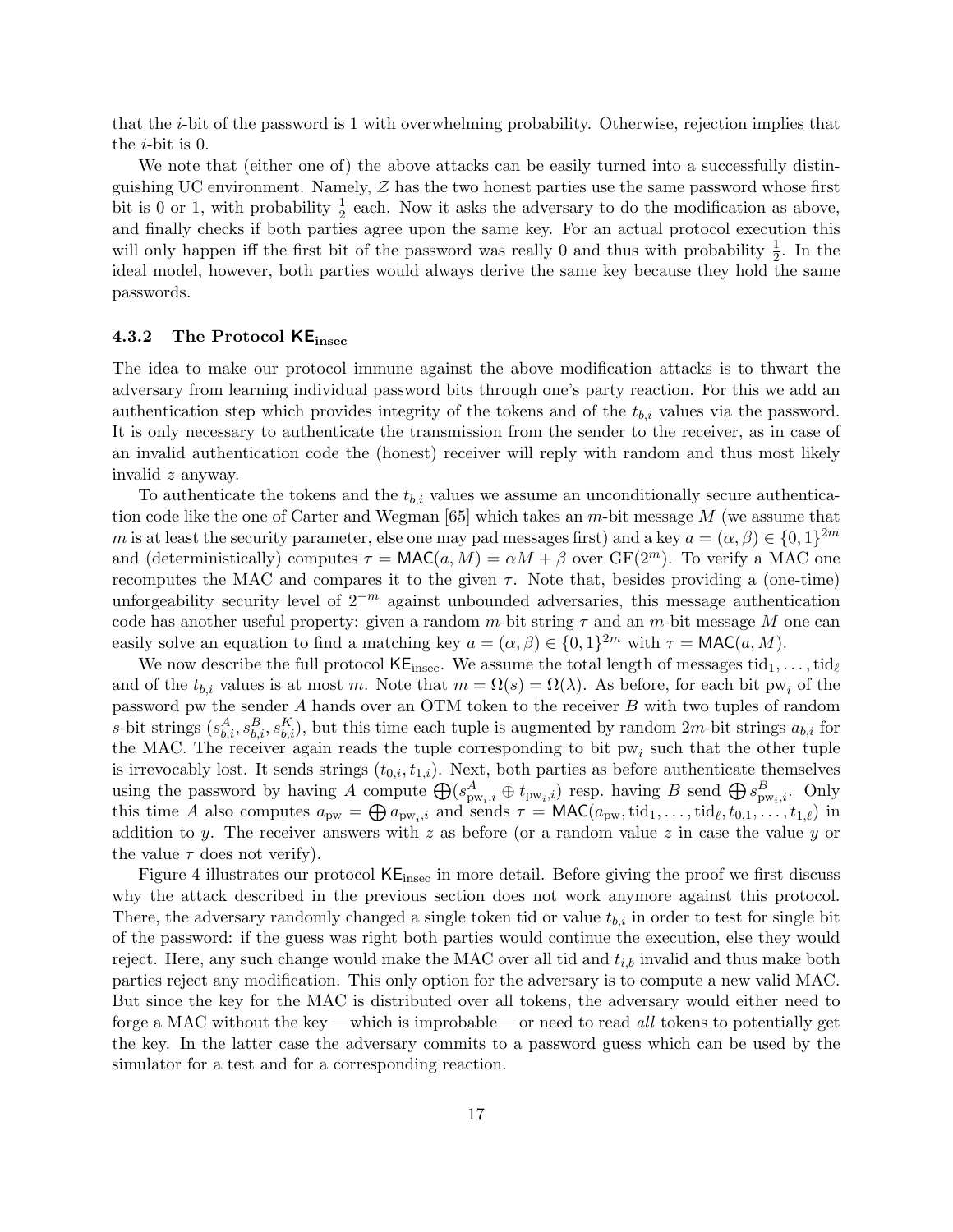| Sender:                                                                                                                                                                                                                                                                                                                                       |     | Receiver:                                                                                                                                                                                                                                                                                                                            |
|-----------------------------------------------------------------------------------------------------------------------------------------------------------------------------------------------------------------------------------------------------------------------------------------------------------------------------------------------|-----|--------------------------------------------------------------------------------------------------------------------------------------------------------------------------------------------------------------------------------------------------------------------------------------------------------------------------------------|
| $s_{b,i}^A, s_{b,i}^B, s_{b,i}^K \stackrel{\$}{\leftarrow} \{0,1\}^s, a_{b,i} \stackrel{\$}{\leftarrow} \{0,1\}^{2m}$<br>for $b \in \{0, 1\}$ , $i = 1, , \ell =  pw $<br>For $i = 1 \dots \ell$ generate token $\mathcal{T}_i$ with $tid_i$ :<br>$\mathcal{T}_i$ outputs $(s_{b_i,i}^A, s_{b_i,i}^B, s_{b_i,i}^K, a_{b_i,i})$ on input $b_i$ |     | abort $\leftarrow$ false                                                                                                                                                                                                                                                                                                             |
| Erase all $(s_{b_i,i}^A, s_{b_i,i}^B, s_{b_i,i}^K, a_{b_i,i})$ for $b_i \neq \text{pw}_i$                                                                                                                                                                                                                                                     |     | $\overrightarrow{tid_1,\ldots,tid_\ell}$ $(s_i^A,s_i^B,s_i^K,a_i) \leftarrow \mathcal{T}_i(\text{pw}_i) \,\forall i$<br>If sid in tid is invalid, then abort $\leftarrow$ true                                                                                                                                                       |
| $a_{\text{DW}} \leftarrow \bigoplus_{i=1}^{\ell} a_{\text{DW}_i, i}$<br>$y \leftarrow \bigoplus_{i=1}^{\ell} (s_{\text{pw},i}^A \oplus t_{\text{pw},i})$                                                                                                                                                                                      |     | $\frac{t_{b,i}}{(2)}$ $t_{b,i} \stackrel{\$}{\leftarrow} \{0,1\}^s$ for $b \in \{0,1\}$ and $\forall i$                                                                                                                                                                                                                              |
| $\tau \leftarrow \text{MAC}(a_{\text{DW}}, \text{tid}_1 \dots, \text{tid}_{\ell}, t_{0,1}, \dots, t_{1,\ell})$                                                                                                                                                                                                                                |     | $\overrightarrow{y,\gamma}$ $a_{\text{pw}} \leftarrow \bigoplus_{i=1}^{\ell} a_i$                                                                                                                                                                                                                                                    |
|                                                                                                                                                                                                                                                                                                                                               |     | If $\tau \neq \text{MAC}(a_{\text{DW}}, \text{tid}_1 \dots, \text{tid}_\ell, t_{0,1}, \dots, t_{1,\ell})$<br>or $y \neq \bigoplus_{i=1}^{\ell} (s_i^A \oplus t_{\text{pw},i})$<br>then abort $\leftarrow$ true<br>If abort = false, then $z \leftarrow \bigoplus_{i=1}^{\ell} s_i^B$<br>else $z \stackrel{\$}{\leftarrow} \{0,1\}^s$ |
| If $z = \bigoplus_{i=1}^{\ell} s_{\text{pw}_i,i}^B$ , then $sk \leftarrow \bigoplus_{i=1}^{\ell} s_{\text{pw}_i,i}^K$<br>else sk $\xi$ {0,1} <sup>s</sup>                                                                                                                                                                                     | (4) | If abort = false, then $sk \leftarrow \bigoplus_{i=1}^{\ell} s_i^{K}$<br>else sk $\overset{\$}{\leftarrow} \{0,1\}^s$                                                                                                                                                                                                                |
| session key: $=$ $sk$                                                                                                                                                                                                                                                                                                                         |     | session key: $= sk$                                                                                                                                                                                                                                                                                                                  |

Figure 4: Password-based authenticated key-exchange protocol  $KE_{\text{insec}}$  using OTM tokens

#### 4.3.3 Security

**Theorem 4.2** Protocol  $KE_{insec}$  securely realizes  $\mathcal{F}_{pwKE}$  in the  $\mathcal{F}_{OTM}^{insec}$ -hybrid world informationtheoretically with adaptive corruptions, assuming reliable erasure. This holds as long as  $s - 2\ell =$  $\Omega(\lambda)$ . The simulator's running time is polynomial in the adversary's running time, the security parameter, and  $2^{\ell}$ .

*Proof.* We again assume an adaptive (unbounded) adversary  $A$  and construct a corresponding (unbounded) ideal-model simulator Sim via black-box simulation. We note that we can assume that, once the adversary has taken control over a party, that the adversary does not change transmissions from or to that party (over the channel); the adversary could easily make these modifications internally. This, in particular, means that the adversary only modifies transmissions or injects messages in executions between (currently) honest parties.

Description of the Simulator. We use the same notion of depleted and unexhausted tokens as in the proof of Theorem 4.1. It is also easy to see that, analogously to there, the simulator can easily adapt the values in case of a corruption. Here, we use the fact that the authentication code allows to adapt the key accordingly.

Simulation of Honest Parties. It remains to discuss how to simulate honest parties. Since this requires additional steps, compared to the proof of Theorem 4.1, we discuss this in more detail: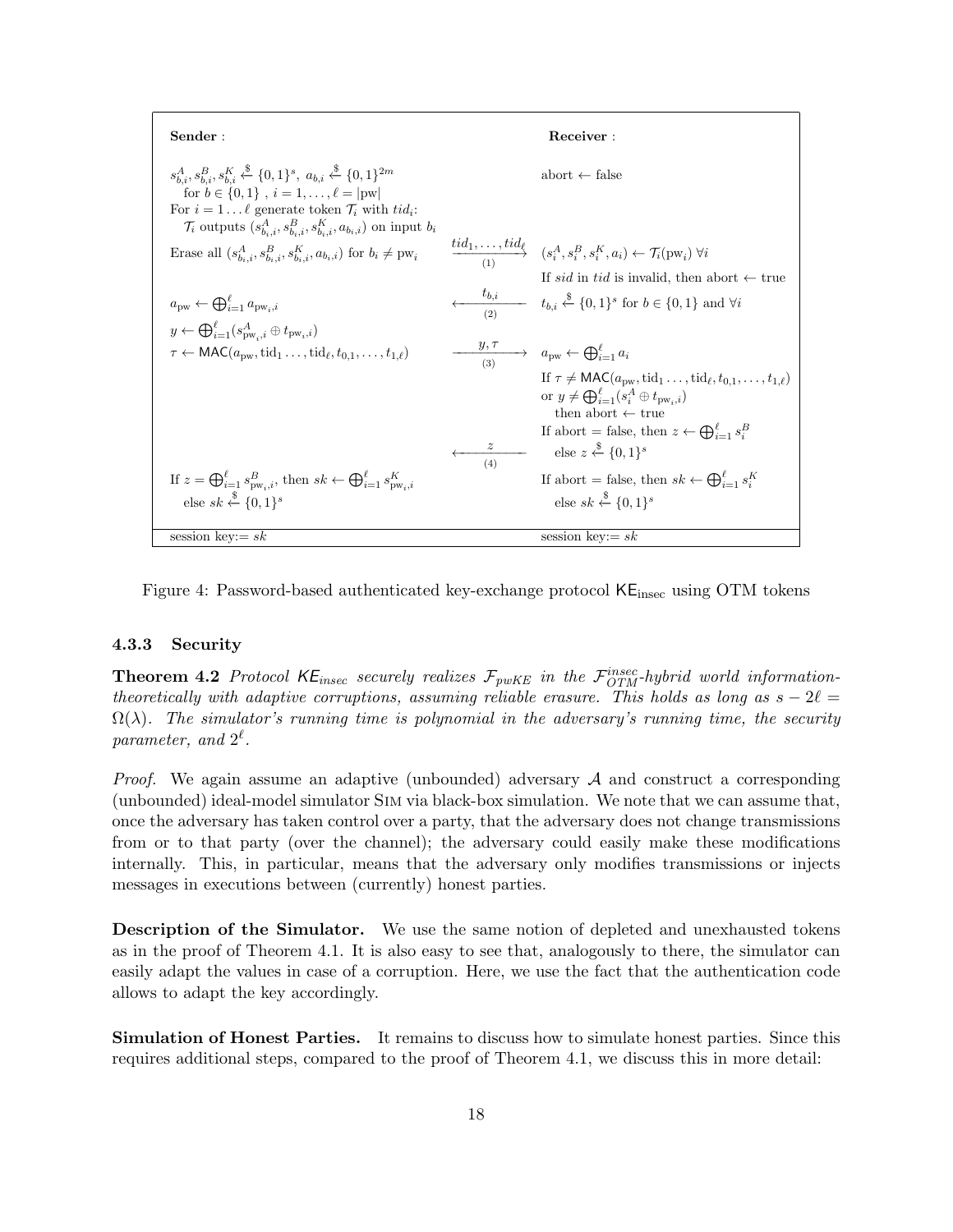- Simulating Step (1): For an honest sender the simulator picks values  $(s_{b,i}^A, s_{b,i}^B, s_{b,i}^K, a_{b,i})$  at random and puts them into a token.
- Simulating Step (2): If the receiver is honest, then the simulator picks the values  $t_{b,i}$  at random but does not query the token. It sends the  $t_{b,i}$ 's on behalf of the receiver in the simulation.
- Simulating Step (3): If the tokens are already depleted and the test query returned "correct guess", then the simulator computes y and  $\tau$  genuinely according to the (possibly adapted) values  $(s_{b,i}^A, s_{b,i}^B, s_{b,i}^K, a_{b,i})$  and the  $t_{b,i}$ 's. If the test returned "wrong guess" or the tokens are unexhausted at this point, then send random y and  $\tau$  instead.
- Simulating Step (4): In this step the receiver is supposed to verify the sender's values  $y, \tau$  and to provide its own authentication value z. There are four cases:
	- 1. Assume that the sender is controlled by the adversary when sending  $y, \tau$  (in which case the adversary also delivers these values to the honest receiver by assumption). Then SIM already knows all values  $(s_{b,i}^A, s_{b,i}^B, s_{b,i}^K, a_{b,i})$  stored in the token (either because it put them there on behalf of an honest sender before being corrupted, or since the adversary put them into the token right away). The simulator now tries all possible passwords pw and for each password computes  $y_{\text{pw}}$  as the honest sender would (given the  $s_{b,i}$ 's and  $t_{b,i}$ 's). If none value matches y, then SIM lets the receiver abort; if more than two values match, then Sim aborts the simulation with an error message. Else, the simulator makes a TestPwd query about the (only) candidate password pw for sid and the receiver's identity  $P_j$ . If this query returns "correct guess", then compute  $a_{\text{pw}}$  according to the protocol and verify  $\tau$  with this key. If this test also succeeds then compute the final message z and the key sk according to this password and make a call (NewKey, sid,  $P_i$ , sk). If the verification of  $\tau$  fails or the reply is "wrong guess" in the password test, let the receiver send random z and abort the execution.
	- 2. For an honest sender, and if the adversary has not tampered the tokens, i.e., delivered the same tid's as the sender has sent in this session, we have the receiver send a random answer z. If, in addition, the adversary has delivered the same  $t_{b,i}$  values sent by the receiver to the sender in this session, and the same reply  $y, \tau$  from the sender to the receiver, then the simulator calls the functionality about (NewKey, sid,  $P_j$ , sk<sub>0</sub>) for an arbitrary key sk<sub>0</sub> in the key space; else, if the adversary has tampered with the  $t_{b,i}$ values or the sender's reply, then the simulator does nothing beyond sending a random value, i.e., lets the receiver abort.
	- 3. If the sender is still honest, but the adversary has sent only new tokens  $\text{tid}'_1, \ldots, \text{tid}'_\ell \notin$  $\{\text{tid}_1, \ldots, \text{tid}_{\ell}\}\,$ , then the simulator determines a password candidate from y as in the case of a corrupt sender and proceeds according to this case (as described above).
	- 4. If the sender is honest, but the adversary has forwarded one of the tokens created by the honest sender but also at least one fresh token (in which case the sender's tokens must be unexhausted), then we let the simulated receiver answer with a random z and internally abort.
- Simulating the Sender's Final Step: When the honest sender  $P_i$  obtains the final message  $z$  from a receiver, it does the following: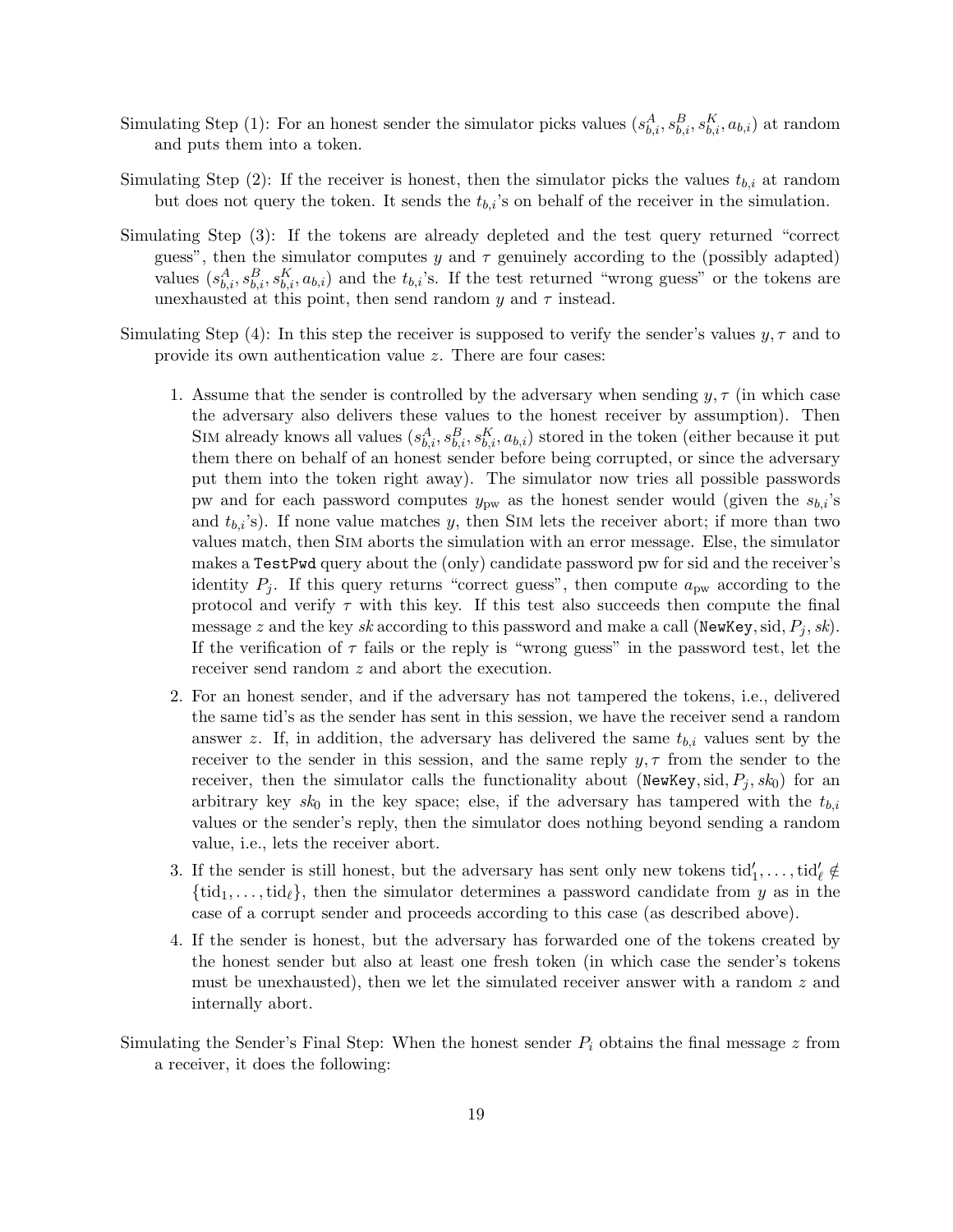- 1. If the receiver is corrupt at this point and the token is unexhausted, then Sim lets the sender simply abort.
- 2. If the tokens are depleted at this point, independently of the question whether the receiver is honest or malicious, then the simulator has already tested a password. If this test returned "correct guess", then the simulated sender uses the guessed password to verify the value z. If this succeeds, then it creates the output via (NewKey, sid,  $P_i$ , sk) for the previously derived key. Else, if the verification tests fail or the password test has returned "wrong guess", the simulator lets the sender simply abort.
- 3. If the receiver is still honest and the adversary has simply forwarded all tokens of the sender (in the right order) to the receiver and forwarded also the  $t_{b,i}$  values without modifications, and the receiver has not aborted, then the simulator lets the sender accept and calls the functionality about (NewKey, sid,  $P_i$ , sk<sub>0</sub>) for an arbitrary key sk<sub>0</sub> in the key space, if and only if the adversary faithfully delivers the receiver's final message  $z$ .
- 4. In any other case the simulator lets the sender abort.

Analysis. We note that the analysis in case of a malicious sender or a malicious receiver is as before. Moreover, if the simulator extracts a password from the adversary and tests it, correctness follows as before. It thus suffices to look at the case of the adversary mounting a man-in-the-middle attack on an execution between honest parties.

First note that, if the adversary simply relays all the data, in particular, without depleting the tokens, then the simulation (basically sending and accepting random values) is perfectly indistinguishable from an actual protocol execution in the real world. This is still true for executions in which the adversary does not tamper with the tokens nor the  $t_{b,i}$ -values but possibly modifies any of the final two messages. By construction, the corresponding simulated party then aborts, which is what would also happen in the real world (as the messages  $y, \tau, z$  are deterministically determined from the first two messages). It thus remains to analyze the case that the adversary somehow modifies any of the two first messages.

Assume that the adversary changes one of the tokens (or the order) but still passes one of sender's tokens to the receiver, or faithfully relays the tokens but alters the  $t_{b,i}$  values. Then the adversary is completely oblivious about the secret(s) on the sender's and on the receiver's side. (Note that if both parties use distinct passwords, then they also hold distinct secrets). It follows that the adversary cannot make the receiver accept the subsequent message  $y, \tau$ , except with exponentially small probability, because it would need to forge a MAC for the distinct series of token identifiers or  $t_{b,i}$  values (in case of identical secrets on both sides the adversary would need to create another MAC for a new message, in case of distinct passwords on the sender's and on the receiver's side, the adversary would need to forge a MAC from scratch). Hence, our simulation in which the receiver then aborts and sends a random answer, is statistically close to an actual protocol execution.

Note that letting the receiver abort and send random values implies that the honest sender then, too, most likely reacts correctly. That is, the only case in which the sender in a protocol execution should not reject is when either the adversary by chance supplies correct values to the sender without having corrupted the receiver (which then happens with negligible probability only by the unforgeability of the MAC), or if the adversary corrupts the receiver after the receiver has sent its final random values, and then replaces the random values by correct values with the help of the now known password. In this case, however, the simulator tests the password candidate and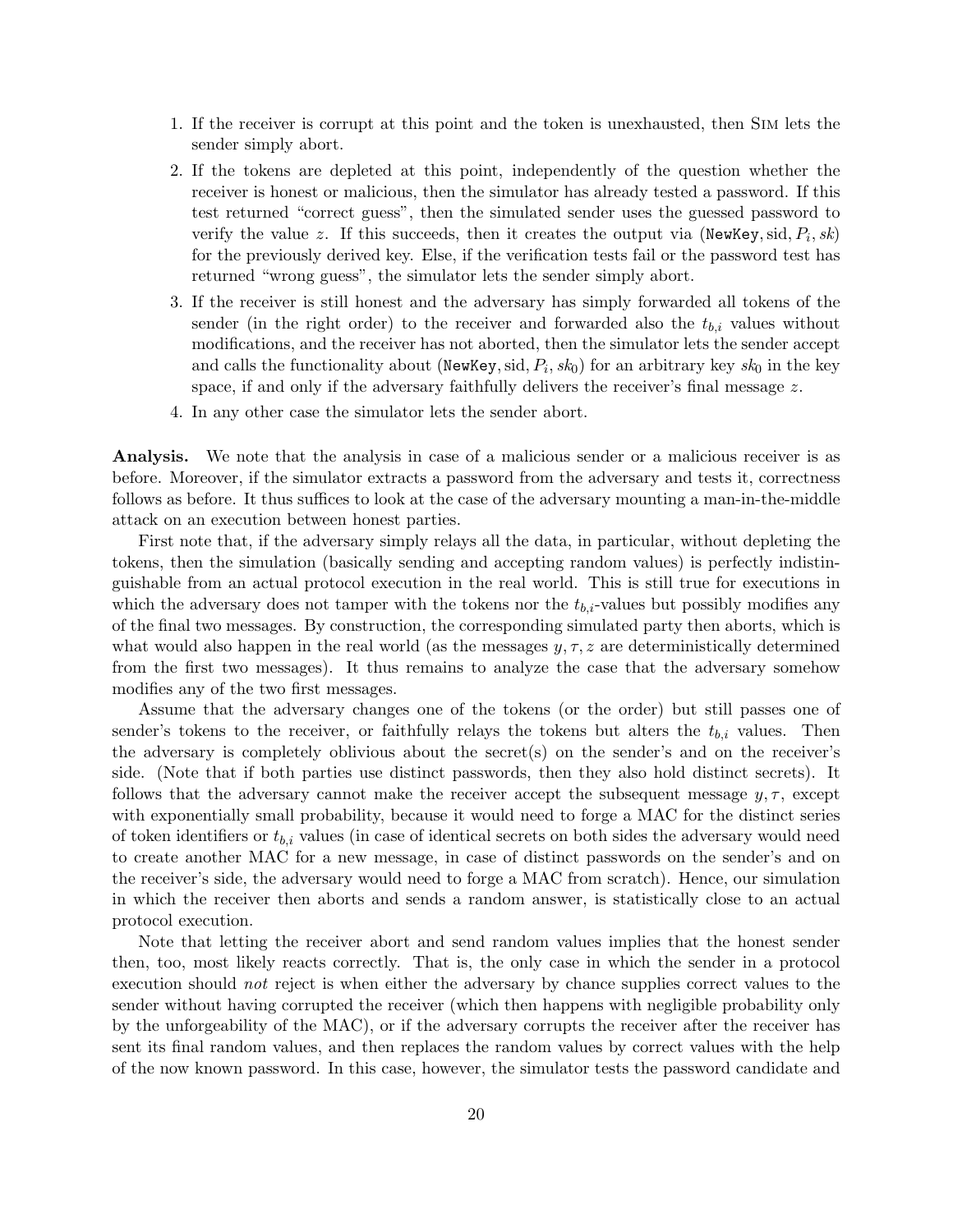rejects if the guess is correct, but the verification fails (as the actual sender would), or if the guess is incorrect and verification would, then also fail with overwhelming probability in the real world.

Hence, assume now that the adversary creates new tokens  $\text{tid}'_1, \ldots, \text{tid}'_\ell$ , all distinct from the tokens created by the sender. Then we can think of this as essentially two executions where the adversary in one plays the malicious receiver, and in the other one the malicious sender (but where, depending on the adversary's actions, the data may not be independent). In the latter execution, the adversary-receiver execution, the incoming message  $y, \tau$  to the receiver allows to determine a password candidate and then proceed as in the real-world case, i.e., the simulation is statistically close. Analogously, in the sender-adversary execution we then act like the real sender would, except that we let the sender immediately reject if the tokens are unexhausted (whereas in the real-world there is a negligible probability that the data z still verifies).

In summary, for any possible adversarial strategy the simulation is statistically close to realworld executions. This proves security.

### 5 Conclusion

We view the contribution of this paper as three-fold. First, we raise the issue that, previously, token-based protocols neglected man-in-the-middle adversaries which can intercept and substitute tokens while in transmission. Secondly, we show that one can still design secure protocols based on simple tokens, even when allowing such strong adversaries, and what techniques may be useful. Thirdly, complementing previous feasibility results, we exemplified for password-based key exchange that such protocols can be very efficient and still provide high security standards.

One question our solutions leave open is, if there are key exchange protocols with comparable security, but efficient simulators even for "passwords" of super-logarithmic length. It is tempting to believe that splitting the longer passwords into smaller chunks and then executing our protocol for passwords of logarithmic size would be a viable strategy. The main problem with this approach is that our simulator would need to know where the password chunks of the two parties coincide, and where they differ; in our proof the simulator acts differently in both cases. However, the simulator's password testing for the composed protocol through the ideal functionality only reveals if the long passwords match or do not, but does not give out the required information about the individual chunks. It seems as if using error correction or other types of tokens is not helpful in this regard. The other main question imposed by our paper is if previous results about token-based cryptography are affected by our stronger token model with insecure transmissions.

### References

- [1] Michel Abdalla, Dario Catalano, Celine Chevalier, and David Pointcheval. Efficient two-party password-based key exchange protocols in the UC framework. In Topics in Cryptology  $-CT$ RSA 2008, volume 4964 of Lecture Notes in Computer Science, pages 335–351. Springer-Verlag, 2008.
- [2] Michel Abdalla, Dario Catalano, Céline Chevalier, and David Pointcheval. Passwordauthenticated group key agreement with adaptive security and contributiveness. In Bart Preneel, editor, AFRICACRYPT 09: 2nd International Conference on Cryptology in Africa, vol-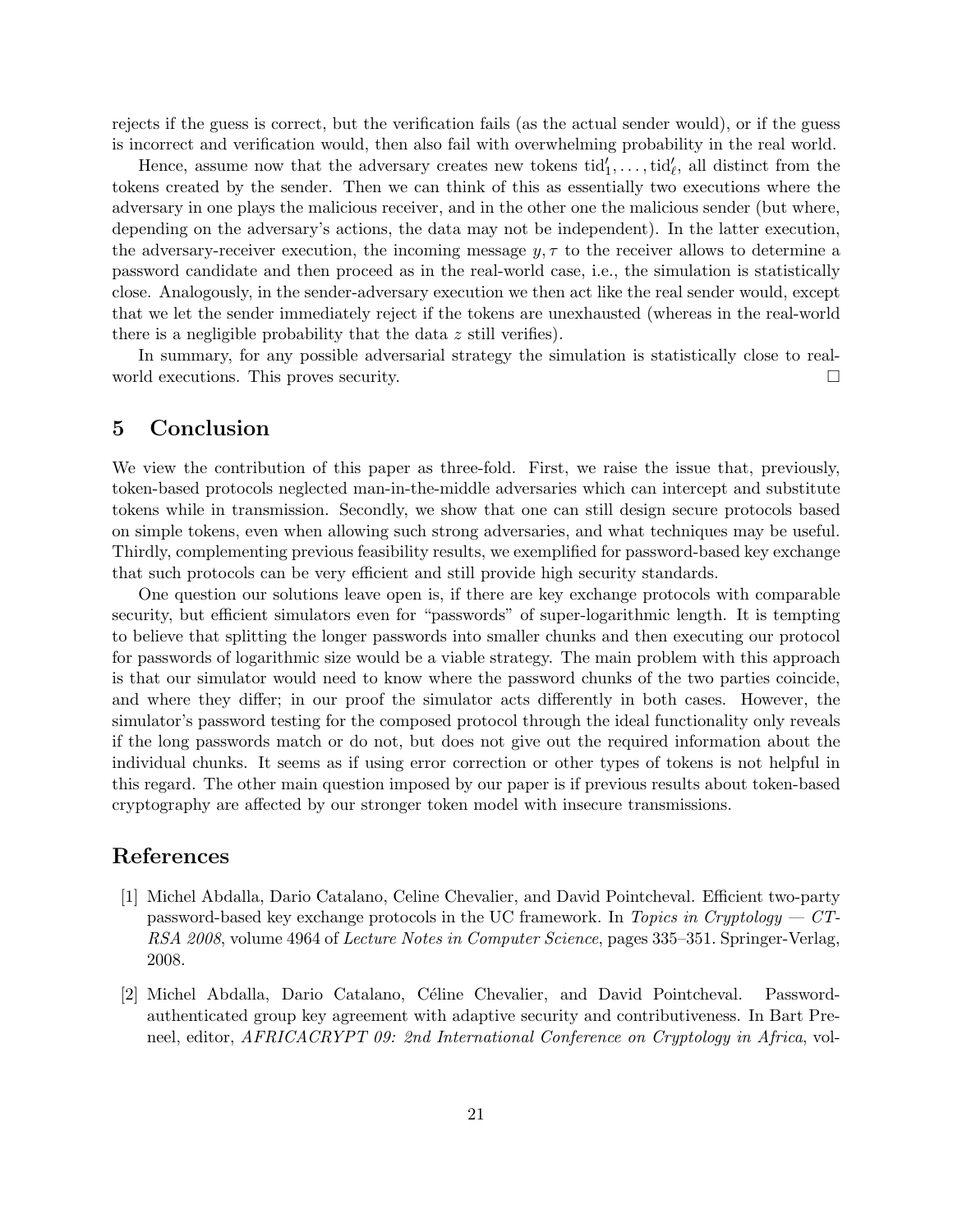ume 5580 of Lecture Notes in Computer Science, pages 254–271, Gammarth, Tunisia, June 21– 25, 2009. Springer, Berlin, Germany.

- [3] Ross J. Anderson and Markus G. Kuhn. Low cost attacks on tamper resistant devices. In Security Protocols Workshop, volume 1361 of Lecture Notes in Computer Science, pages 125– 136. Springer, 1997.
- [4] Boaz Barak, Ran Canetti, Yehuda Lindell, Rafael Pass, and Tal Rabin. Secure computation without authentication. In Victor Shoup, editor, Advances in Cryptology – CRYPTO 2005, volume 3621 of Lecture Notes in Computer Science, pages 361–377, Santa Barbara, CA, USA, August 14–18, 2005. Springer, Berlin, Germany.
- [5] Boaz Barak and Amit Sahai. How to play almost any mental game over the net concurrent composition via super-polynomial simulation. In FOCS, pages 543–552. IEEE Computer Society, 2005.
- [6] Romain Bardou, Riccardo Focardi, Yusuke Kawamoto, Lorenzo Simionato, Graham Steel, and Joe-Kai Tsay. Efficient padding oracle attacks on cryptographic hardware. In Reihaneh Safavi-Naini and Ran Canetti, editors, Advances in Cryptology – CRYPTO 2012, volume 7417 of Lecture Notes in Computer Science, pages 608–625, Santa Barbara, CA, USA, August 19–23, 2012. Springer, Berlin, Germany.
- [7] Mihir Bellare, David Pointcheval, and Phillip Rogaway. Authenticated key exchange secure against dictionary attacks. In Advances in Cryptology — Eurocrypt  $2000$ , volume 1807 of Lecture Notes in Computer Science, pages 139–155. Springer-Verlag, 2000.
- [8] Anne Broadbent, Gus Gutoski, and Douglas Stebila. Quantum one-time programs. In Ran Canetti and Juan Garay, editors, Advances in Cryptology – Proc. CRYPTO 2013, LNCS. Springer, 2013.
- [9] Christina Brzuska, Marc Fischlin, Stefan Katzenbeisser, and Heike Schröder. Physically uncloneable functions in the universal composition framework. In Advances in Cryptology  $-$ Crypto 2011, Lecture Notes in Computer Science. Springer-Verlag, 2011.
- [10] Christina Brzuska, Marc Fischlin, Heike Schröder, and Stefan Katzenbeisser. Physically uncloneable functions in the universal composition framework. In Phillip Rogaway, editor, Advances in Cryptology – CRYPTO 2011, volume 6841 of Lecture Notes in Computer Science, pages 51–70, Santa Barbara, CA, USA, August 14–18, 2011. Springer, Berlin, Germany.
- [11] Ran Canetti. Security and composition of multiparty cryptographic protocols. Journal of Cryptology, 13(1):143–202, 2000.
- [12] Ran Canetti. Universally composable security: A new paradigm for cryptographic protocols. In Proceedings of the Annual Symposium on Foundations of Computer Science (FOCS) 2001. IEEE Computer Society Press, for an updated version see eprint.iacr.org, 2001.
- [13] Ran Canetti, Dana Dachman-Soled, Vinod Vaikuntanathan, and Hoeteck Wee. Efficient password authenticated key exchange via oblivious transfer. In *Public-Key Cryptography (PKC)'12*, Lecture Notes in Computer Science. Springer-Verlag, 2012.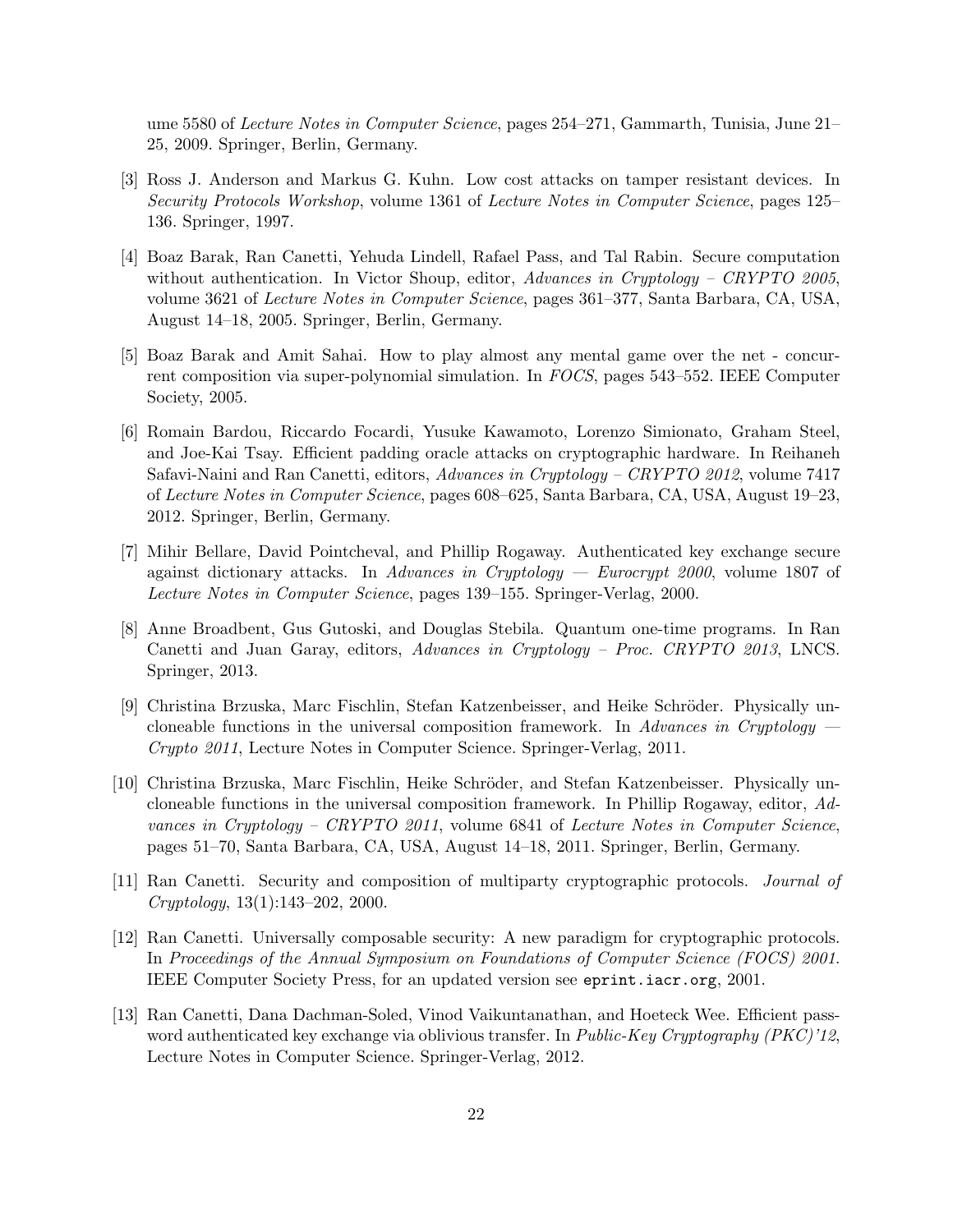- [14] Ran Canetti, Shai Halevi, Jonathan Katz, Yehuda Lindell, and Philip D. MacKenzie. Universally composable password-based key exchange. In Ronald Cramer, editor, Advances in  $Cryptology - EUROCRYPT 2005$ , volume 3494 of Lecture Notes in Computer Science, pages 404–421, Aarhus, Denmark, May 22–26, 2005. Springer, Berlin, Germany.
- [15] Ran Canetti and Tal Rabin. Universal composition with joint state. In CRYPTO, volume 2729 of LNCS, pages 265–281. Springer, 2003.
- [16] Nishanth Chandran, Vipul Goyal, and Amit Sahai. New constructions for uc secure computation using tamper-proof hardware. In EUROCRYPT, volume 4965 of Lecture Notes in Computer Science, pages 545–562. Springer-Verlag, 2008.
- [17] Benoît Chevallier-Mames, David Naccache, Pascal Paillier, and David Pointcheval. How to disembed a program? In Marc Joye and Jean-Jacques Quisquater, editors, Cryptographic Hardware and Embedded Systems – CHES 2004, volume 3156 of Lecture Notes in Computer Science, pages 441–454, Cambridge, Massachusetts, USA, August 11–13, 2004. Springer, Berlin, Germany.
- [18] Seung Geol Choi, Jonathan Katz, Dominique Schröder, Arkady Yerukhimovich, and Hong-Sheng Zhou. (efficient) universally composable two-party computation using a minimal number of stateless tokens. Cryptology eprint archive, 2011.
- [19] Ivan Damg˚ard, Jesper Buus Nielsen, and Claudio Orlandi. Essentially optimal universally composable oblivious transfer. In Pil Joong Lee and Jung Hee Cheon, editors, ICISC 08: 11th International Conference on Information Security and Cryptology, volume 5461 of Lecture Notes in Computer Science, pages 318–335, Seoul, Korea, December 3–5, 2008. Springer, Berlin, Germany.
- [20] Ivan Damgård, Jesper Buus Nielsen, and Daniel Wichs. Isolated proofs of knowledge and isolated zero knowledge. In EUROCRYPT, volume 4965 of Lecture Notes in Computer Science, pages 509–526. Springer-Verlag, 2008.
- [21] Ivan Damgård and Alessandra Scafuro. Unconditionally secure and universally composable commitments from physical assumptions. Cryptology ePrint Archive, Report 2013/108, 2013.
- [22] Jerome Di-Battista, Jean-Christophe Courrège, Bruno Rouzeyre, Lionel Torres, and Philippe Perdu. When failure analysis meets side-channel attacks. In Stefan Mangard and François-Xavier Standaert, editors, Cryptographic Hardware and Embedded Systems – CHES 2010, volume 6225 of Lecture Notes in Computer Science, pages 188–202, Santa Barbara, California, USA, August 17–20, 2010. Springer, Berlin, Germany.
- [23] Ning Ding and Dawu Gu. A general and efficient obfuscation for programs with tamper-proof hardware. In Information Security Practice and Experience, volume 6672 of Lecture Notes in Computer Science, pages 401–416. 2011.
- [24] Nico Döttling, Daniel Kraschewski, and Jörn Müller-Quade. Efficient reductions for nonsignaling cryptographic primitives. In Serge Fehr, editor, Information Theoretic Security, volume 6673 of Lecture Notes in Computer Science, pages 120–137. Springer Berlin Heidelberg, 2011.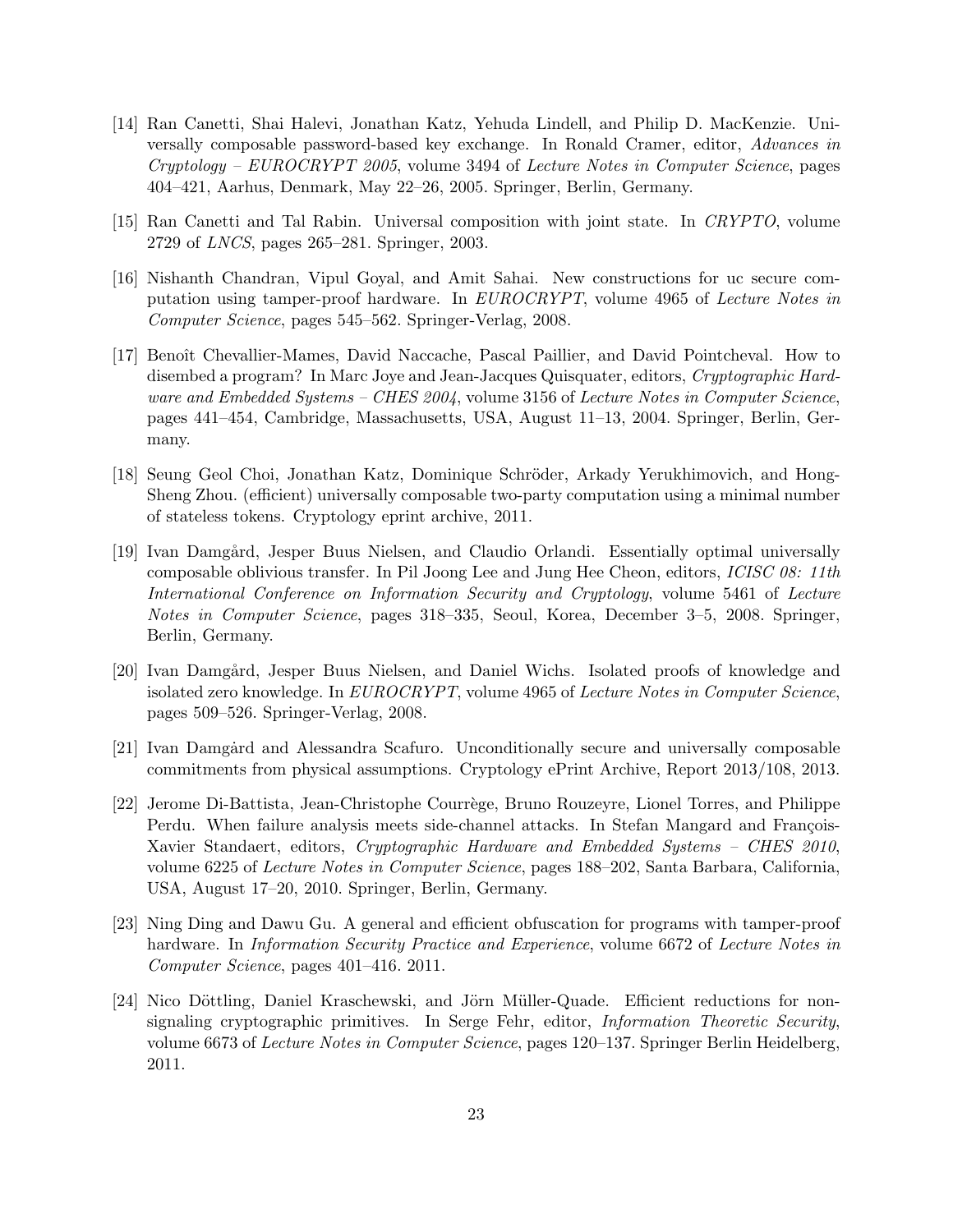- [25] Nico Döttling, Daniel Kraschewski, and Jörn Müller-Quade. Unconditional and composable security using a single stateful tamper-proof hardware token. In TCC, volume 6597 of Lecture Notes in Computer Science, pages 164–181. Springer, 2011.
- [26] Nico Döttling, Thilo Mie, Jörn Müller-Quade, and Tobias Nilges. Implementing resettable ucfunctionalities with untrusted tamper-proof hardware-tokens. In TCC, LNCS, pages 642–661. Springer, 2013.
- [27] EMC<sup>2</sup>. RSA SecureID (commercial website). http://www.emc.com/security/rsa-securid.htm.
- [28] Marc Fischlin, Benny Pinkas, Ahmad-Reza Sadeghi, Thomas Schneider, and Ivan Visconti. Secure set intersection with untrusted hardware tokens. In CT-RSA, Lecture Notes in Computer Science, pages 1–16. Springer-Verlag, 2011.
- [29] Juan A. Garay. Efficient and universally composable committed oblivious transfer and applications. In Moni Naor, editor, TCC 2004: 1st Theory of Cryptography Conference, volume 2951 of Lecture Notes in Computer Science, pages 297–316, Cambridge, MA, USA, February 19–21, 2004. Springer, Berlin, Germany.
- [30] Juan A. Garay, Daniel Wichs, and Hong-Sheng Zhou. Somewhat non-committing encryption and efficient adaptively secure oblivious transfer. In Shai Halevi, editor, Advances in Cryptology – CRYPTO 2009, volume 5677 of Lecture Notes in Computer Science, pages 505–523, Santa Barbara, CA, USA, August 16–20, 2009. Springer, Berlin, Germany.
- [31] Craig Gentry, Philip MacKenzie, and Zulfikar Ramzan. A method for making password-based key exchange resilient to server compromise. In Cynthia Dwork, editor, Advances in Cryptology – CRYPTO 2006, volume 4117 of Lecture Notes in Computer Science, pages 142–159, Santa Barbara, CA, USA, August 20–24, 2006. Springer, Berlin, Germany.
- [32] Shafi Goldwasser, Yael Tauman Kalai, and Guy N. Rothblum. One-time programs. In CRYPTO, volume 5157 of LNCS, pages 39–56. Springer, 2008.
- [33] Vipul Goyal, Yuval Ishai, Mohammad Mahmoody, and Amit Sahai. Interactive locking, zeroknowledge pcps, and unconditional cryptography. In Advances in Cryptology — Crypto 2010, Lecture Notes in Computer Science, pages 173–190. Springer-Verlag, 2010.
- [34] Vipul Goyal, Yuval Ishai, Amit Sahai, Ramarathnam Venkatesan, and Akshay Wadia. Founding cryptography on tamper-proof hardware tokens. In TCC, Lecture Notes in Computer Science, pages 308–326. Springer-Verlag, 2010.
- [35] Matthew Green and Susan Hohenberger. Universally composable adaptive oblivious transfer. In Josef Pieprzyk, editor, Advances in Cryptology – ASIACRYPT 2008, volume 5350 of Lecture Notes in Computer Science, pages 179–197, Melbourne, Australia, December 7–11, 2008. Springer, Berlin, Germany.
- [36] Adam Groce and Jonathan Katz. A new framework for efficient password-based authenticated key exchange. In ACM Conference on Computer and Communications Security, pages 516–525. ACM, 2010.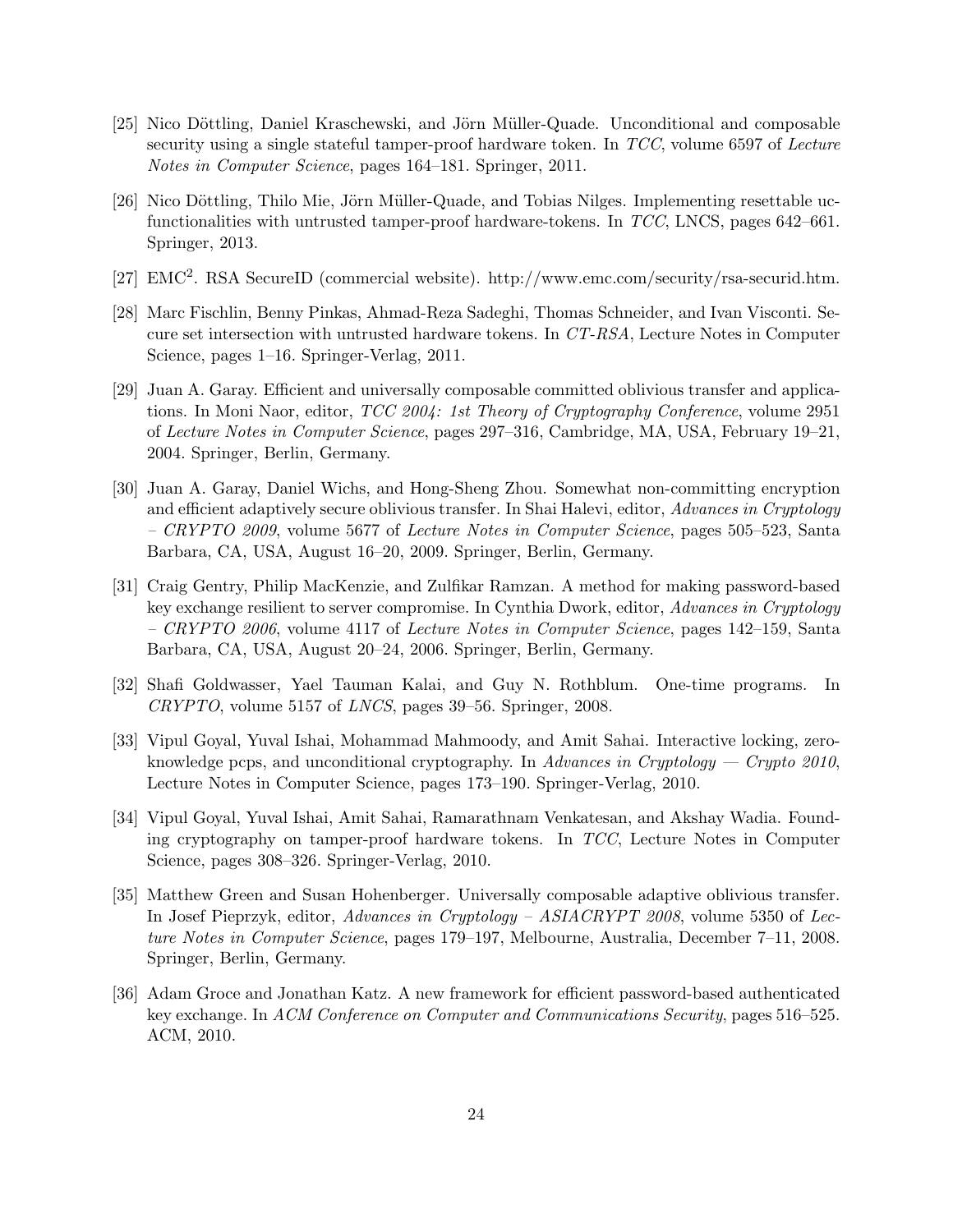- [37] Helena Handschuh, Pascal Paillier, and Jacques Stern. Probing attacks on tamper-resistant devices. In Çetin Kaya Koç and Christof Paar, editors, Cryptographic Hardware and Embedded Systems – CHES'99, volume 1717 of Lecture Notes in Computer Science, pages 303–315, Worcester, Massachusetts, USA, August 12–13, 1999. Springer, Berlin, Germany.
- [38] Carmit Hazay and Yehuda Lindell. Constructions of truly practical secure protocols using standard smartcards. In ACM CCS, pages 491–500. ACM, 2008.
- [39] Dennis Hofheinz, Dominique Unruh, and Jörn Müller-Quade. Universally composable zeroknowledge arguments and commitments from signature cards. Tatra Mt. Math. Pub., pages 93–103, 2007.
- [40] Jonathan Katz. Universally composable multi-party computation using tamper-proof hardware. In EUROCRYPT, volume 4515 of LNCS, pages 115–128. Springer, 2007.
- [41] Jonathan Katz and Vinod Vaikuntanathan. Round-optimal password-based authenticated key exchange. In Yuval Ishai, editor, TCC 2011: 8th Theory of Cryptography Conference, volume 6597 of Lecture Notes in Computer Science, pages 293–310, Providence, RI, USA, March 28–30, 2011. Springer, Berlin, Germany.
- [42] Vladimir Kolesnikov. Truly efficient string oblivious transfer using resettable tamper-proof tokens. In TCC, Lecture Notes in Computer Science, pages 327–342. Springer-Verlag, 2010.
- [43] Huijia Lin and Rafael Pass. Black-box constructions of composable protocols without set-up. In CRYPTO, volume 7417 of Lecture Notes in Computer Science, pages 461–478. Springer, 2012.
- [44] Huijia Lin, Rafael Pass, and Muthuramakrishnan Venkitasubramaniam. A unified framework for concurrent security: universal composability from stand-alone non-malleability. In STOC, pages 179–188. ACM, 2009.
- [45] Yi-Kai Liu. Building one-time memories from isolated qubits. CoRR, abs/1304.5007, 2013.
- [46] Hoi-Kwong Lo and H. F. Chau. Is quantum bit commitment really possible? Phys. Rev. Lett., 78(17):3410–3413, Apr 1997.
- [47] Paulo Mateus and Serge Vaudenay. On tamper-resistance from a theoretical viewpoint. In Christophe Clavier and Kris Gaj, editors, Cryptographic Hardware and Embedded Systems – CHES 2009, volume 5747 of Lecture Notes in Computer Science, pages 411–428, Lausanne, Switzerland, September 6–9, 2009. Springer, Berlin, Germany.
- [48] Dominic Mayers. Unconditionally secure quantum bit commitment is impossible. Phys. Rev. Lett., 78(17):3414–3417, Apr 1997.
- [49] Tal Moran and Gil Segev. David and goliath commitments: Uc computation for asymmetric parties using tamper-proof hardware. In EUROCRYPT, volume 4965 of Lecture Notes in Computer Science, pages 527–544. Springer-Verlag, 2008.
- [50] Rolf T. Moulton. A practical approach to system security devices. Computers  $\mathcal C$  Security, 3:9399, 1984.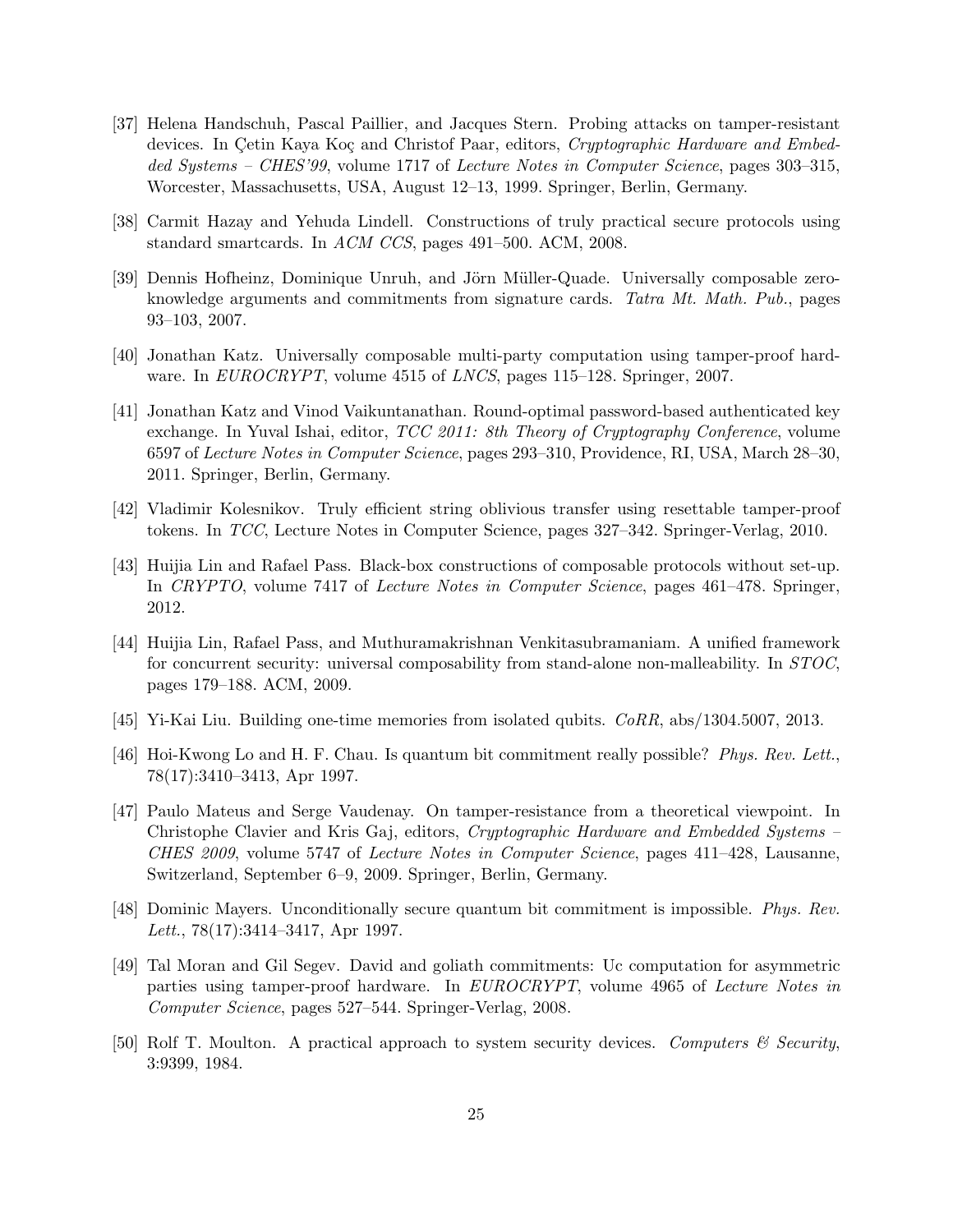- [51] Jesper Nielsen. Separating random oracle proofs from complexity theoretic proofs: The noncommitting encryption case. In Advances in Cryptology — Crypto 2002, volume 1442 of Lecture Notes in Computer Science, pages 111–126. Springer-Verlag, 2002.
- [52] Rafail Ostrovsky, Alessandra Scafuroa, Ivan Visconti, and Akshay Wadia. Universally composable secure computation with (malicious) physically uncloneable functions. In Advances in  $Cryptography - \textit{European 2013}$ , Lecture Notes in Computer Science. Springer-Verlag, 2013.
- [53] David Oswald and Christof Paar. Breaking Mifare DESFire MF3ICD40: Power analysis and templates in the real world. In Bart Preneel and Tsuyoshi Takagi, editors, Cryptographic Hardware and Embedded Systems – CHES 2011, volume 6917 of Lecture Notes in Computer Science, pages 207–222, Nara, Japan, September 28 – October 1, 2011. Springer, Berlin, Germany.
- [54] Rafael Pass. Simulation in quasi-polynomial time, and its application to protocol composition. In Eli Biham, editor, Advances in Cryptology – EUROCRYPT 2003, volume 2656 of Lecture Notes in Computer Science, pages 160–176, Warsaw, Poland, May 4–8, 2003. Springer, Berlin, Germany.
- [55] Chris Peikert, Vinod Vaikuntanathan, and Brent Waters. A framework for efficient and composable oblivious transfer. In David Wagner, editor, Advances in Cryptology – CRYPTO 2008, volume 5157 of Lecture Notes in Computer Science, pages 554–571, Santa Barbara, CA, USA, August 17–21, 2008. Springer, Berlin, Germany.
- [56] Manoj Prabhakaran and Amit Sahai. New notions of security: achieving universal composability without trusted setup. In STOC, pages 242–251. ACM, 2004.
- [57] Renato Renner. Security of Quantum Key Distribution. PhD thesis, ETH Zurich, 2005. http://arxiv.org/abs/quant-ph/0512258.
- [58] Alfredo Rial, Markulf Kohlweiss, and Bart Preneel. Universally composable adaptive priced oblivious transfer. In Hovav Shacham and Brent Waters, editors, PAIRING 2009: 3rd International Conference on Pairing-based Cryptography, volume 5671 of Lecture Notes in Computer Science, pages 231–247, Palo Alto, CA, USA, August 12–14, 2009. Springer, Berlin, Germany.
- [59] Ulrich R¨uhrmair and Marten van Dijk. PUFs in security protocols: Attack models and practical security evaluations. In *IEEE Symposium on Security and Privacy*, 2013.
- [60] Sergei Skorobogatov. Flash memory 'bumping' attacks. In Stefan Mangard and François-Xavier Standaert, editors, Cryptographic Hardware and Embedded Systems – CHES 2010, volume 6225 of Lecture Notes in Computer Science, pages 158–172, Santa Barbara, California, USA, August 17–20, 2010. Springer, Berlin, Germany.
- [61] Sergei Skorobogatov and Christopher Woods. Breakthrough silicon scanning discovers backdoor in military chip. In Emmanuel Prouff and Patrick Schaumont, editors, Cryptographic Hardware and Embedded Systems – CHES 2012, volume 7428 of Lecture Notes in Computer Science, pages 23–40, Leuven, Belgium, September 9–12, 2012. Springer, Berlin, Germany.
- [62] M. Smid. Integrating the data encryption standard into computer networks. Communications, IEEE Transactions on, 29(6):762 – 772, jun 1981.